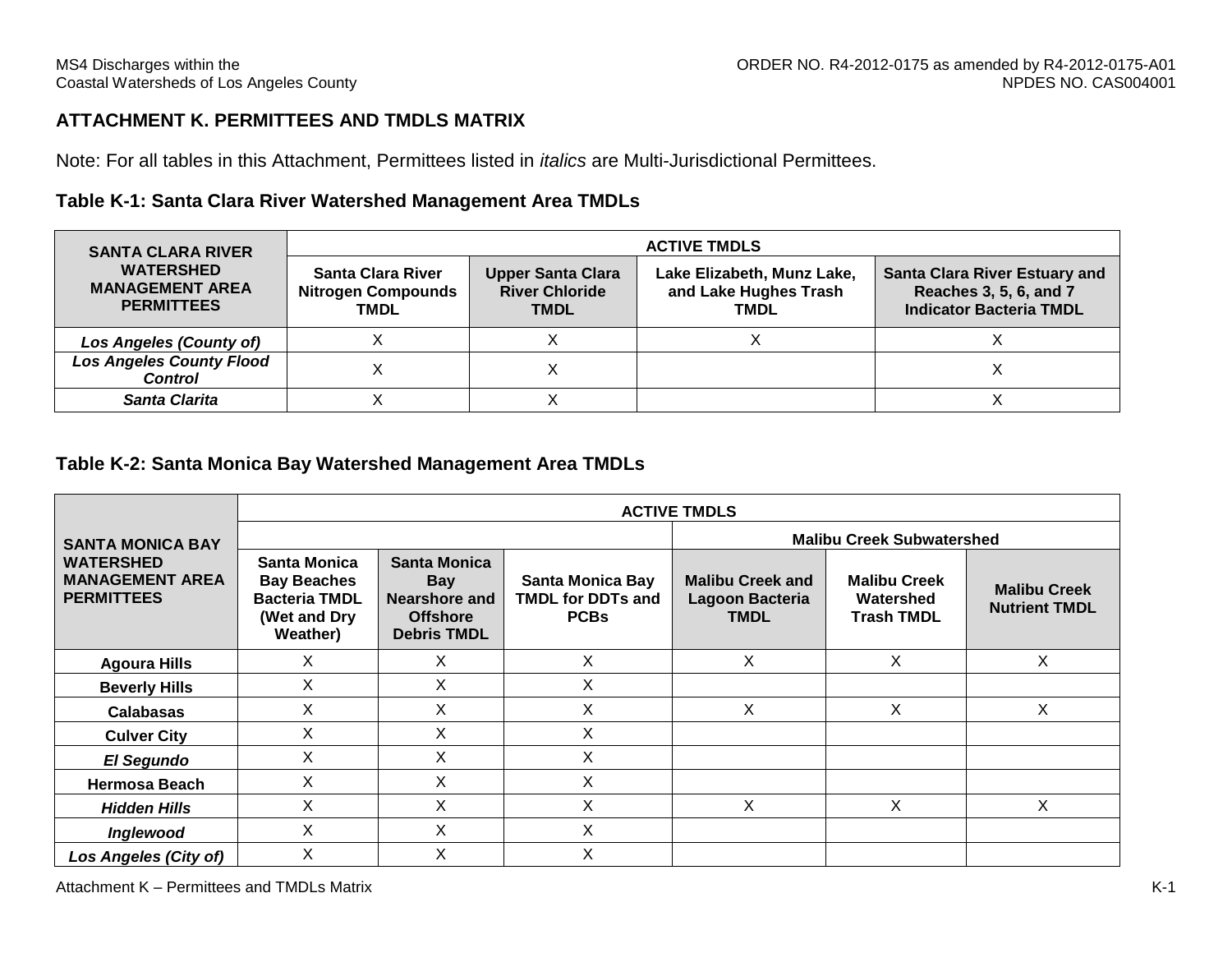|                                                                 | <b>ACTIVE TMDLS</b>                                                                    |                                                                                             |                                                                    |                                                           |                                                       |                                             |  |  |  |  |
|-----------------------------------------------------------------|----------------------------------------------------------------------------------------|---------------------------------------------------------------------------------------------|--------------------------------------------------------------------|-----------------------------------------------------------|-------------------------------------------------------|---------------------------------------------|--|--|--|--|
| <b>SANTA MONICA BAY</b>                                         |                                                                                        |                                                                                             |                                                                    | <b>Malibu Creek Subwatershed</b>                          |                                                       |                                             |  |  |  |  |
| <b>WATERSHED</b><br><b>MANAGEMENT AREA</b><br><b>PERMITTEES</b> | Santa Monica<br><b>Bay Beaches</b><br><b>Bacteria TMDL</b><br>(Wet and Dry<br>Weather) | <b>Santa Monica</b><br><b>Bay</b><br>Nearshore and<br><b>Offshore</b><br><b>Debris TMDL</b> | <b>Santa Monica Bay</b><br><b>TMDL for DDTs and</b><br><b>PCBs</b> | <b>Malibu Creek and</b><br>Lagoon Bacteria<br><b>TMDL</b> | <b>Malibu Creek</b><br>Watershed<br><b>Trash TMDL</b> | <b>Malibu Creek</b><br><b>Nutrient TMDL</b> |  |  |  |  |
| <b>Los Angeles (County</b><br>of)                               | X                                                                                      | X                                                                                           | X                                                                  | $\sf X$                                                   | X                                                     | X                                           |  |  |  |  |
| <b>Los Angeles County</b><br><b>Flood Control</b>               | X                                                                                      | X.                                                                                          | X                                                                  | X                                                         | X                                                     | X                                           |  |  |  |  |
| <b>Malibu</b>                                                   | $\mathsf{X}$                                                                           | $\mathsf{X}$                                                                                | X                                                                  | $\mathsf{X}$                                              | X                                                     | X                                           |  |  |  |  |
| <b>Manhattan Beach</b>                                          | X                                                                                      | X                                                                                           | X                                                                  |                                                           |                                                       |                                             |  |  |  |  |
| <b>Palos Verdes Estates</b>                                     | X                                                                                      | X                                                                                           | X                                                                  |                                                           |                                                       |                                             |  |  |  |  |
| <b>Rancho Palos Verdes</b>                                      | $\mathsf{X}$                                                                           | $\times$                                                                                    | X                                                                  |                                                           |                                                       |                                             |  |  |  |  |
| <b>Redondo Beach</b>                                            | X                                                                                      | X                                                                                           | X                                                                  |                                                           |                                                       |                                             |  |  |  |  |
| <b>Rolling Hills</b>                                            | X                                                                                      | X                                                                                           | X                                                                  |                                                           |                                                       |                                             |  |  |  |  |
| <b>Rolling Hills Estates</b>                                    | $\mathsf{X}$                                                                           | $\mathsf{X}$                                                                                | X                                                                  |                                                           |                                                       |                                             |  |  |  |  |
| <b>Santa Monica</b>                                             | X                                                                                      | X                                                                                           | X                                                                  |                                                           |                                                       |                                             |  |  |  |  |
| <b>Torrance</b>                                                 | X                                                                                      | X                                                                                           | X                                                                  |                                                           |                                                       |                                             |  |  |  |  |
| <b>West Hollywood</b>                                           | X                                                                                      | X                                                                                           | X                                                                  |                                                           |                                                       |                                             |  |  |  |  |
| <b>Westlake Village</b>                                         | X                                                                                      | X                                                                                           | X                                                                  | X                                                         | X                                                     | X                                           |  |  |  |  |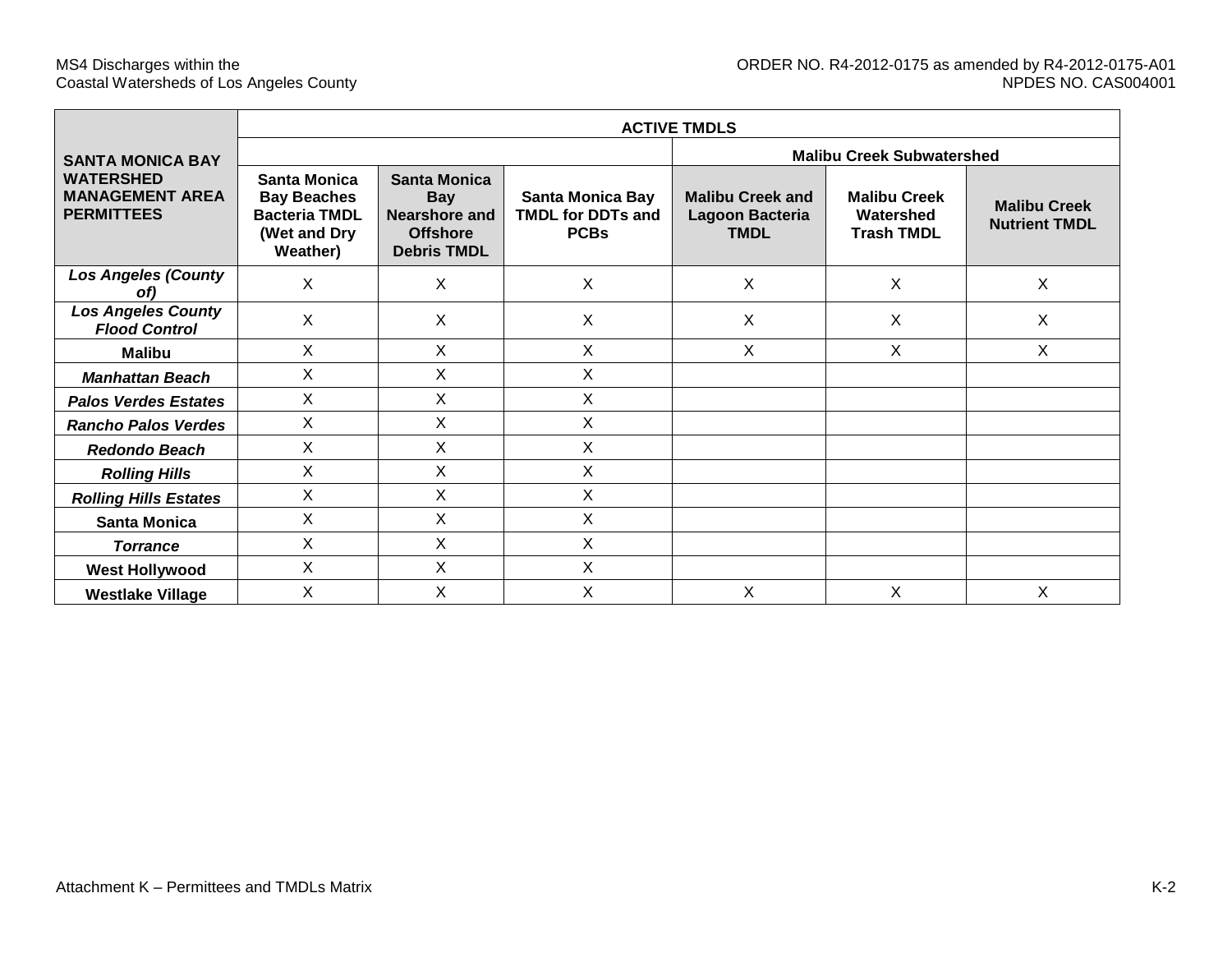## **Table K-3: Santa Monica Bay Watershed Management Area TMDLs**

|                                                                               |                                                               | <b>ACTIVE TMDLS</b>                                                                                  |                                                                                                  |                                                                |                                                                                                                 |                                                                                                                   |                                                                                  |  |  |  |  |
|-------------------------------------------------------------------------------|---------------------------------------------------------------|------------------------------------------------------------------------------------------------------|--------------------------------------------------------------------------------------------------|----------------------------------------------------------------|-----------------------------------------------------------------------------------------------------------------|-------------------------------------------------------------------------------------------------------------------|----------------------------------------------------------------------------------|--|--|--|--|
| <b>SANTA MONICA</b>                                                           |                                                               |                                                                                                      | <b>Marina del Rey Subwatershed</b>                                                               |                                                                |                                                                                                                 |                                                                                                                   |                                                                                  |  |  |  |  |
| <b>BAY WATERSHED</b><br><b>MANAGEMENT</b><br><b>AREA</b><br><b>PERMITTEES</b> | <b>Ballona</b><br><b>Creek</b><br><b>Trash</b><br><b>TMDL</b> | <b>Ballona</b><br><b>Creek</b><br><b>Estuary</b><br><b>Toxic</b><br><b>Pollutants</b><br><b>TMDL</b> | <b>Ballona Creek,</b><br><b>Ballona estuary and</b><br>Sepulveda Channel<br><b>Bacteria TMDL</b> | <b>Ballona</b><br><b>Creek</b><br><b>Metals</b><br><b>TMDL</b> | <b>Ballona Creek</b><br><b>Wetlands TMDL for</b><br><b>Sediment and</b><br><b>Invasive Exotic</b><br>Vegetation | <b>Marina del Rey</b><br><b>Harbor Mothers'</b><br><b>Beach and Back</b><br><b>Basins Bacteria</b><br><b>TMDL</b> | <b>Marina del Rey</b><br><b>Harbor Toxic</b><br><b>Pollutants</b><br><b>TMDL</b> |  |  |  |  |
| <b>Agoura Hills</b>                                                           |                                                               |                                                                                                      |                                                                                                  |                                                                |                                                                                                                 |                                                                                                                   |                                                                                  |  |  |  |  |
| <b>Beverly Hills</b>                                                          | $\mathsf{X}$                                                  | $\mathsf{X}$                                                                                         | $\pmb{\times}$                                                                                   | $\mathsf{X}$                                                   | $\mathsf{X}$                                                                                                    |                                                                                                                   |                                                                                  |  |  |  |  |
| <b>Calabasas</b>                                                              |                                                               |                                                                                                      |                                                                                                  |                                                                |                                                                                                                 |                                                                                                                   |                                                                                  |  |  |  |  |
| <b>Culver City</b>                                                            | $\pmb{\times}$                                                | $\mathsf{X}$                                                                                         | $\mathsf X$                                                                                      | $\mathsf{X}$                                                   | $\mathsf X$                                                                                                     | $\mathsf X$                                                                                                       | $\mathsf X$                                                                      |  |  |  |  |
| El Segundo                                                                    |                                                               |                                                                                                      |                                                                                                  |                                                                |                                                                                                                 |                                                                                                                   |                                                                                  |  |  |  |  |
| <b>Hermosa Beach</b>                                                          |                                                               |                                                                                                      |                                                                                                  |                                                                |                                                                                                                 |                                                                                                                   |                                                                                  |  |  |  |  |
| <b>Hidden Hills</b>                                                           |                                                               |                                                                                                      |                                                                                                  |                                                                |                                                                                                                 |                                                                                                                   |                                                                                  |  |  |  |  |
| Inglewood                                                                     | $\mathsf{X}$                                                  | $\mathsf{X}$                                                                                         | $\mathsf{X}$                                                                                     | $\mathsf{X}$                                                   | $\mathsf{X}$                                                                                                    |                                                                                                                   |                                                                                  |  |  |  |  |
| <b>Los Angeles (City</b><br>of)                                               | X                                                             | $\sf X$                                                                                              | $\mathsf{X}$                                                                                     | $\mathsf{X}$                                                   | $\sf X$                                                                                                         | $\sf X$                                                                                                           | X                                                                                |  |  |  |  |
| <b>Los Angeles</b><br>(County of)                                             | $\boldsymbol{\mathsf{X}}$                                     | $\sf X$                                                                                              | $\boldsymbol{X}$                                                                                 | $\mathsf{X}$                                                   | $\sf X$                                                                                                         | $\boldsymbol{\mathsf{X}}$                                                                                         | X                                                                                |  |  |  |  |
| <b>Los Angeles</b><br><b>County Flood</b><br><b>Control</b>                   | X                                                             | $\sf X$                                                                                              | $\sf X$                                                                                          | X                                                              | X                                                                                                               | $\boldsymbol{\mathsf{X}}$                                                                                         | X                                                                                |  |  |  |  |
| <b>Malibu</b>                                                                 |                                                               |                                                                                                      |                                                                                                  |                                                                |                                                                                                                 |                                                                                                                   |                                                                                  |  |  |  |  |
| <b>Manhattan Beach</b>                                                        |                                                               |                                                                                                      |                                                                                                  |                                                                |                                                                                                                 |                                                                                                                   |                                                                                  |  |  |  |  |
| <b>Palos Verdes</b><br><b>Estates</b>                                         |                                                               |                                                                                                      |                                                                                                  |                                                                |                                                                                                                 |                                                                                                                   |                                                                                  |  |  |  |  |
| <b>Rancho Palos</b><br><b>Verdes</b>                                          |                                                               |                                                                                                      |                                                                                                  |                                                                |                                                                                                                 |                                                                                                                   |                                                                                  |  |  |  |  |
| <b>Redondo Beach</b>                                                          |                                                               |                                                                                                      |                                                                                                  |                                                                |                                                                                                                 |                                                                                                                   |                                                                                  |  |  |  |  |
| <b>Rolling Hills</b>                                                          |                                                               |                                                                                                      |                                                                                                  |                                                                |                                                                                                                 |                                                                                                                   |                                                                                  |  |  |  |  |
| <b>Rolling Hills</b><br><b>Estates</b>                                        |                                                               |                                                                                                      |                                                                                                  |                                                                |                                                                                                                 |                                                                                                                   |                                                                                  |  |  |  |  |
| <b>Santa Monica</b>                                                           | $\mathsf{X}$                                                  | $\mathsf{X}$                                                                                         | $\mathsf{X}$                                                                                     | $\mathsf{X}$                                                   | $\mathsf{X}$                                                                                                    |                                                                                                                   |                                                                                  |  |  |  |  |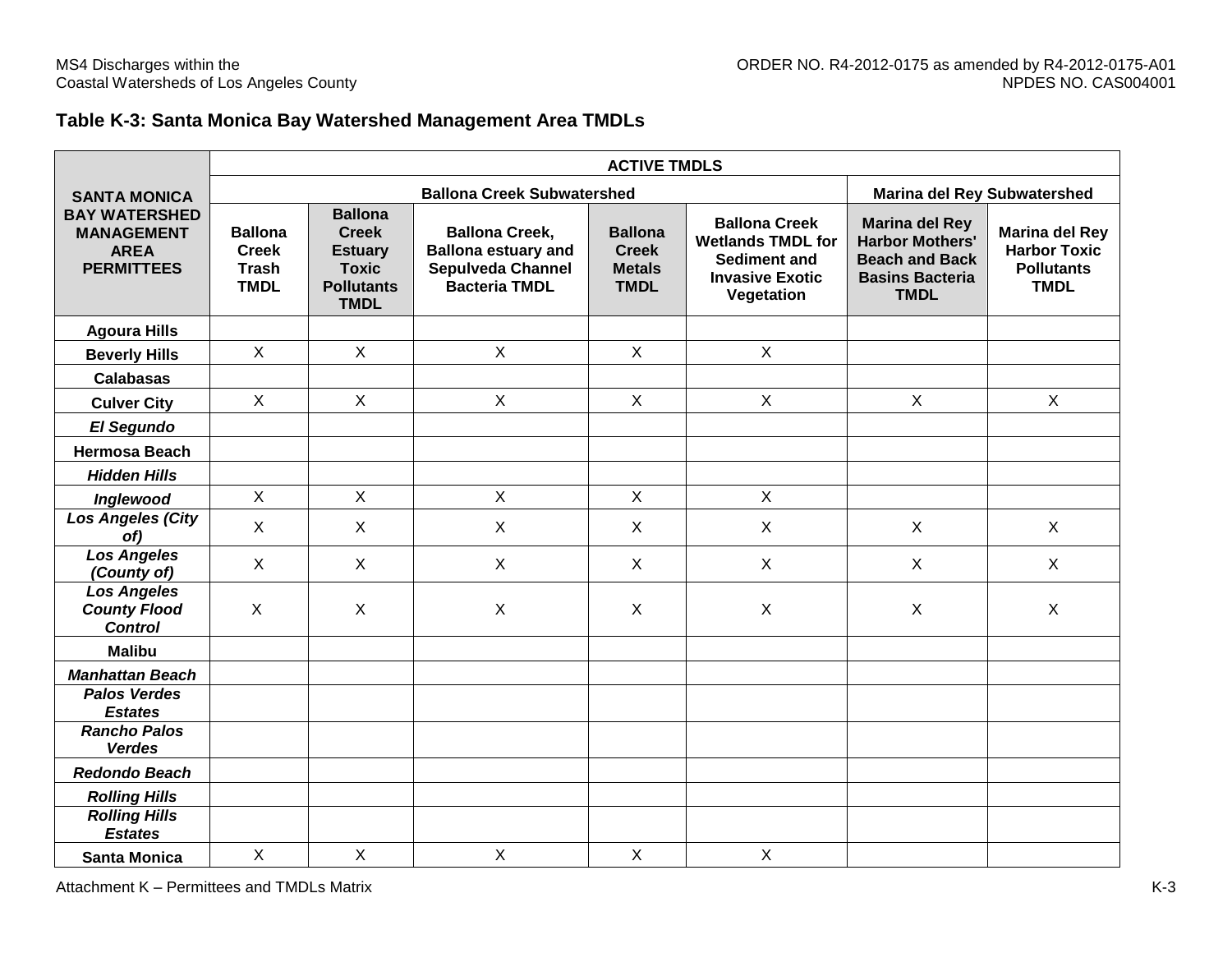| <b>SANTA MONICA</b>                                                           | <b>Ballona Creek Subwatershed</b><br><b>Marina del Rey Subwatershed</b> |                                                                                               |                                                                                                         |                                                                |                                                                                                                 |                                                                                                                   |                                                                           |  |
|-------------------------------------------------------------------------------|-------------------------------------------------------------------------|-----------------------------------------------------------------------------------------------|---------------------------------------------------------------------------------------------------------|----------------------------------------------------------------|-----------------------------------------------------------------------------------------------------------------|-------------------------------------------------------------------------------------------------------------------|---------------------------------------------------------------------------|--|
| <b>BAY WATERSHED</b><br><b>MANAGEMENT</b><br><b>AREA</b><br><b>PERMITTEES</b> | <b>Ballona</b><br><b>Creek</b><br>Trash<br><b>TMDL</b>                  | <b>Ballona</b><br><b>Creek</b><br><b>Estuary</b><br>Toxic<br><b>Pollutants</b><br><b>TMDL</b> | <b>Ballona Creek,</b><br><b>Ballona estuary and</b><br><b>Sepulveda Channel</b><br><b>Bacteria TMDL</b> | <b>Ballona</b><br><b>Creek</b><br><b>Metals</b><br><b>TMDL</b> | <b>Ballona Creek</b><br><b>Wetlands TMDL for</b><br><b>Sediment and</b><br><b>Invasive Exotic</b><br>Vegetation | <b>Marina del Rey</b><br><b>Harbor Mothers'</b><br><b>Beach and Back</b><br><b>Basins Bacteria</b><br><b>TMDL</b> | Marina del Rey<br><b>Harbor Toxic</b><br><b>Pollutants</b><br><b>TMDL</b> |  |
| <b>Torrance</b>                                                               |                                                                         |                                                                                               |                                                                                                         |                                                                |                                                                                                                 |                                                                                                                   |                                                                           |  |
| <b>West Hollywood</b>                                                         | Χ                                                                       | X                                                                                             | $\checkmark$<br>v                                                                                       | X                                                              | X                                                                                                               |                                                                                                                   |                                                                           |  |
| <b>Westlake Village</b>                                                       |                                                                         |                                                                                               |                                                                                                         |                                                                |                                                                                                                 |                                                                                                                   |                                                                           |  |

# **Table K-4: Dominguez Channel Watershed Management Area TMDLs**

|                                                                                   | <b>ACTIVE TMDLS</b>                               |                                          |                                             |                                                                  |                                                                                                                                       |  |  |  |
|-----------------------------------------------------------------------------------|---------------------------------------------------|------------------------------------------|---------------------------------------------|------------------------------------------------------------------|---------------------------------------------------------------------------------------------------------------------------------------|--|--|--|
| <b>DOMINGUEZ CHANNEL</b><br><b>WATERSHED MANAGEMENT</b><br><b>AREA PERMITTEES</b> | <b>Los Angeles Harbor</b><br><b>Bacteria TMDL</b> | <b>Machado Lake</b><br><b>Trash TMDL</b> | <b>Machado Lake</b><br><b>Nutrient TMDL</b> | <b>Machado Lake</b><br><b>Pesticides and</b><br><b>PCBs TMDL</b> | <b>Dominguez Channel</b><br>and Greater Los<br><b>Angeles and Long</b><br><b>Beach Harbor Waters</b><br><b>Toxic Pollutants TMDL1</b> |  |  |  |
| <b>Carson</b>                                                                     |                                                   | X                                        | X                                           | X                                                                | X                                                                                                                                     |  |  |  |
| Compton                                                                           |                                                   |                                          |                                             |                                                                  | X                                                                                                                                     |  |  |  |
| El Segundo                                                                        |                                                   |                                          |                                             |                                                                  | X                                                                                                                                     |  |  |  |
| Gardena                                                                           |                                                   |                                          |                                             |                                                                  | X                                                                                                                                     |  |  |  |
| Hawthorne                                                                         |                                                   |                                          |                                             |                                                                  | X                                                                                                                                     |  |  |  |
| Inglewood                                                                         |                                                   |                                          |                                             |                                                                  | X                                                                                                                                     |  |  |  |
| Lawndale                                                                          |                                                   |                                          |                                             |                                                                  | X                                                                                                                                     |  |  |  |
| Lomita                                                                            |                                                   | X                                        | X                                           | X                                                                |                                                                                                                                       |  |  |  |
| <b>Los Angeles (City of)</b>                                                      | X                                                 | X                                        | X                                           | Χ                                                                | X                                                                                                                                     |  |  |  |
| <b>Los Angeles (County of)</b>                                                    | X                                                 | Χ                                        | Χ                                           | X                                                                | X                                                                                                                                     |  |  |  |
| <b>Los Angeles County Flood</b><br><b>Control</b>                                 |                                                   | Χ                                        | X                                           | X                                                                | X                                                                                                                                     |  |  |  |
| <b>Manhattan Beach</b>                                                            |                                                   |                                          |                                             |                                                                  | X                                                                                                                                     |  |  |  |
| <b>Palos Verdes Estates</b>                                                       |                                                   | X                                        | X                                           | X                                                                |                                                                                                                                       |  |  |  |
| Attachment K - Permittees and TMDLs Matrix                                        |                                                   |                                          |                                             |                                                                  |                                                                                                                                       |  |  |  |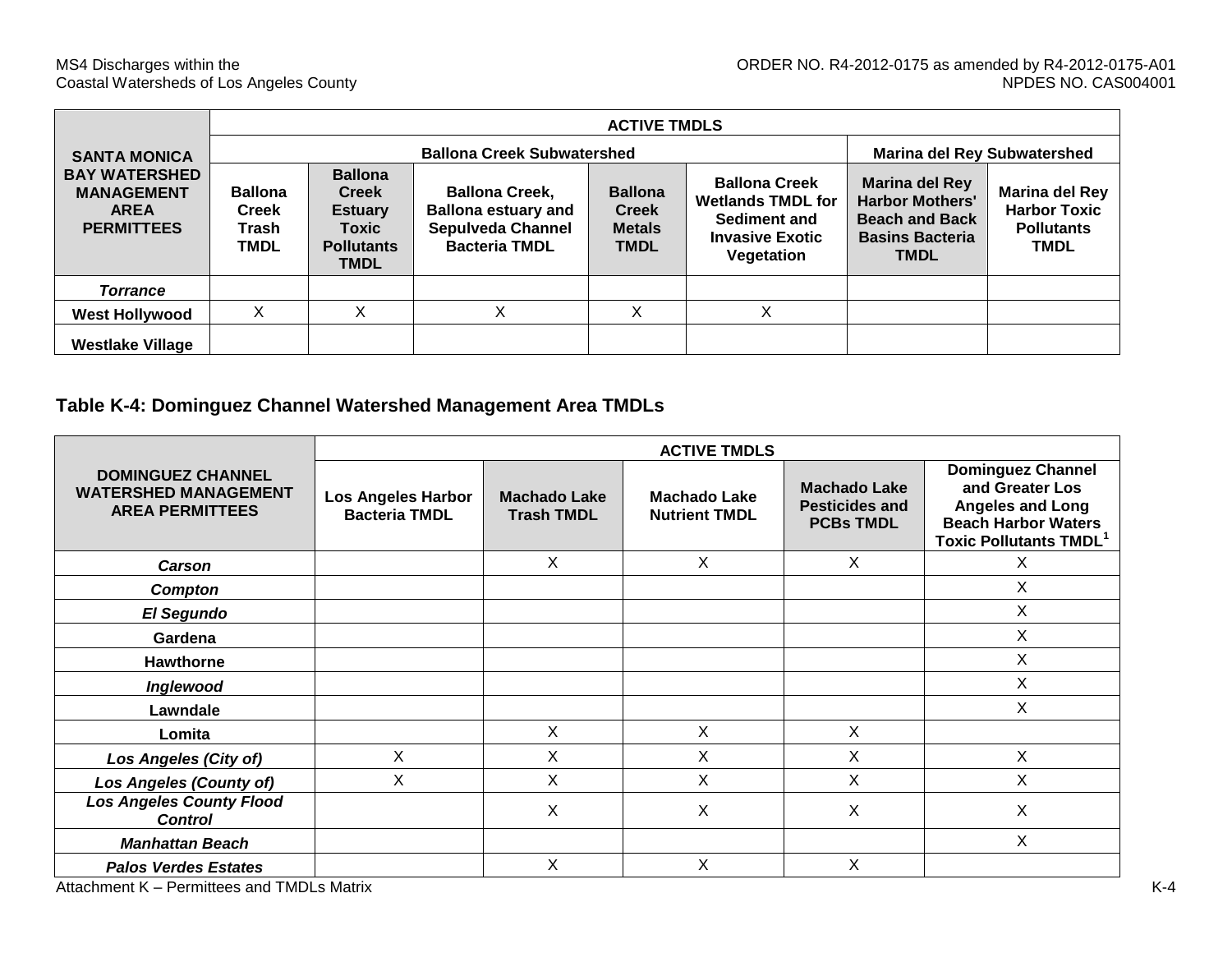|                                                                                                                                                   | <b>ACTIVE TMDLS</b>                        |                                   |                                             |                                                                  |                                                                                                                                      |  |  |  |  |  |
|---------------------------------------------------------------------------------------------------------------------------------------------------|--------------------------------------------|-----------------------------------|---------------------------------------------|------------------------------------------------------------------|--------------------------------------------------------------------------------------------------------------------------------------|--|--|--|--|--|
| <b>DOMINGUEZ CHANNEL</b><br><b>WATERSHED MANAGEMENT</b><br><b>AREA PERMITTEES</b>                                                                 | Los Angeles Harbor<br><b>Bacteria TMDL</b> | Machado Lake<br><b>Trash TMDL</b> | <b>Machado Lake</b><br><b>Nutrient TMDL</b> | <b>Machado Lake</b><br><b>Pesticides and</b><br><b>PCBs TMDL</b> | <b>Dominguez Channel</b><br>and Greater Los<br><b>Angeles and Long</b><br><b>Beach Harbor Waters</b><br><b>Toxic Pollutants TMDL</b> |  |  |  |  |  |
| <b>Rancho Palos Verdes</b>                                                                                                                        |                                            |                                   |                                             |                                                                  |                                                                                                                                      |  |  |  |  |  |
| <b>Redondo Beach</b>                                                                                                                              |                                            |                                   |                                             |                                                                  |                                                                                                                                      |  |  |  |  |  |
| <b>Rolling Hills</b>                                                                                                                              |                                            |                                   |                                             |                                                                  |                                                                                                                                      |  |  |  |  |  |
| <b>Rolling Hills Estates</b>                                                                                                                      |                                            |                                   |                                             |                                                                  |                                                                                                                                      |  |  |  |  |  |
| Torrance                                                                                                                                          |                                            |                                   |                                             |                                                                  |                                                                                                                                      |  |  |  |  |  |
| The requirements of this Order to implement the obligations of this TMDL do not apply to a Dermitted to the ovtant that it is determined that the |                                            |                                   |                                             |                                                                  |                                                                                                                                      |  |  |  |  |  |

 The requirements of this Order to implement the obligations of this TMDL do not apply to a Permittee to the extent that it is determined that the Permittee has been released from that obligation pursuant to the Amended Consent Decree entered in *United States v. Montrose Chemical Corp.*, Case No. 90-3122 AAH (JRx).

## **Table K-5: Los Angeles River Watershed Management Area TMDLs**

|                                                                                                                 |                                                              | <b>ACTIVE TMDLS</b>                                                                                   |                                                                                                        |                                                                                      |                                |                                                                                                                |                                                                                                                                                               |                                                                                                                                                                |
|-----------------------------------------------------------------------------------------------------------------|--------------------------------------------------------------|-------------------------------------------------------------------------------------------------------|--------------------------------------------------------------------------------------------------------|--------------------------------------------------------------------------------------|--------------------------------|----------------------------------------------------------------------------------------------------------------|---------------------------------------------------------------------------------------------------------------------------------------------------------------|----------------------------------------------------------------------------------------------------------------------------------------------------------------|
| <b>LOS ANGELES</b><br><b>RIVER</b><br><b>WATERSHED</b><br><b>MANAGEMENT</b><br><b>AREA</b><br><b>PERMITTEES</b> | Los<br><b>Angeles</b><br>River<br>Watershed<br>Trash<br>TMDL | <b>Los Angeles</b><br><b>River Nitrogen</b><br><b>Compounds</b><br>and Related<br><b>Effects TMDL</b> | <b>Los</b><br><b>Angeles</b><br><b>River and</b><br><b>Tributaries</b><br><b>Metals</b><br><b>TMDL</b> | Los<br><b>Angeles</b><br><b>River</b><br>Watershed<br><b>Bacteria</b><br><b>TMDL</b> | Legg Lake<br><b>Trash TMDL</b> | Long Beach<br><b>City Beaches</b><br>and Los<br><b>Angeles River</b><br><b>Estuary</b><br><b>Bacteria TMDL</b> | <b>Los Angeles</b><br><b>Area Lake</b><br><b>TMDLs for Lake</b><br><b>Calabasas, Echo</b><br>Park Lake, Legg<br><b>Lake and Peck</b><br><b>Road Park Lake</b> | <b>Dominguez</b><br><b>Channel and</b><br><b>Greater Los</b><br>Angeles and Long<br><b>Beach Harbor</b><br><b>Waters Toxic</b><br>Pollutants TMDL <sup>1</sup> |
| <b>Alhambra</b>                                                                                                 | X                                                            | X                                                                                                     | X                                                                                                      | X                                                                                    |                                |                                                                                                                |                                                                                                                                                               |                                                                                                                                                                |
| <b>Arcadia</b>                                                                                                  | Χ                                                            | X                                                                                                     | X                                                                                                      | X                                                                                    |                                |                                                                                                                | X                                                                                                                                                             |                                                                                                                                                                |
| Bell                                                                                                            | X                                                            | Χ                                                                                                     | X                                                                                                      | X                                                                                    |                                |                                                                                                                |                                                                                                                                                               |                                                                                                                                                                |
| <b>Bell Gardens</b>                                                                                             | X                                                            | X                                                                                                     | X                                                                                                      | X                                                                                    |                                |                                                                                                                |                                                                                                                                                               |                                                                                                                                                                |
| <b>Bradbury</b>                                                                                                 | X                                                            | Χ                                                                                                     | X                                                                                                      | X                                                                                    |                                |                                                                                                                | X                                                                                                                                                             |                                                                                                                                                                |
| <b>Burbank</b>                                                                                                  | Χ                                                            | X                                                                                                     | X                                                                                                      | X                                                                                    |                                |                                                                                                                |                                                                                                                                                               |                                                                                                                                                                |
| <b>Calabasas</b>                                                                                                | Χ                                                            | X                                                                                                     | X                                                                                                      | X                                                                                    |                                |                                                                                                                | X                                                                                                                                                             |                                                                                                                                                                |
| <b>Carson</b>                                                                                                   | Χ                                                            | Х                                                                                                     | Х                                                                                                      | X                                                                                    |                                |                                                                                                                |                                                                                                                                                               | Χ                                                                                                                                                              |
| <b>Commerce</b>                                                                                                 | X                                                            | X                                                                                                     | X                                                                                                      | X                                                                                    |                                |                                                                                                                |                                                                                                                                                               |                                                                                                                                                                |
| Compton                                                                                                         | Χ                                                            | Χ                                                                                                     | Χ                                                                                                      | X                                                                                    |                                |                                                                                                                |                                                                                                                                                               | X                                                                                                                                                              |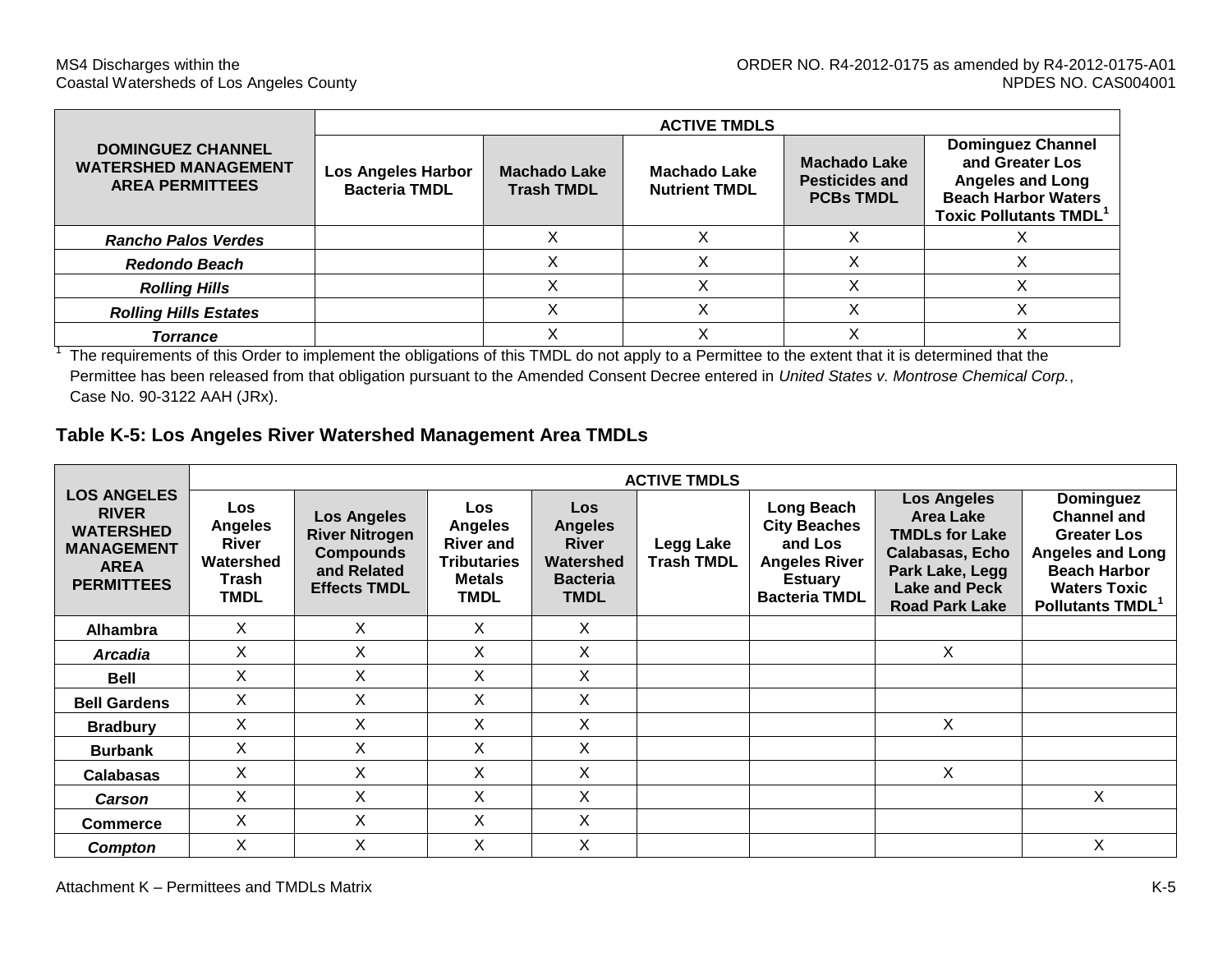$\blacksquare$ 

|                                                                                                                 |                                                                            |                                                                                                       |                                                                                                 |                                                                                      | <b>ACTIVE TMDLS</b>                   |                                                                                                                       |                                                                                                                                                        |                                                                                                                                                                       |
|-----------------------------------------------------------------------------------------------------------------|----------------------------------------------------------------------------|-------------------------------------------------------------------------------------------------------|-------------------------------------------------------------------------------------------------|--------------------------------------------------------------------------------------|---------------------------------------|-----------------------------------------------------------------------------------------------------------------------|--------------------------------------------------------------------------------------------------------------------------------------------------------|-----------------------------------------------------------------------------------------------------------------------------------------------------------------------|
| <b>LOS ANGELES</b><br><b>RIVER</b><br><b>WATERSHED</b><br><b>MANAGEMENT</b><br><b>AREA</b><br><b>PERMITTEES</b> | Los<br><b>Angeles</b><br>River<br>Watershed<br><b>Trash</b><br><b>TMDL</b> | <b>Los Angeles</b><br><b>River Nitrogen</b><br><b>Compounds</b><br>and Related<br><b>Effects TMDL</b> | Los<br><b>Angeles</b><br><b>River and</b><br><b>Tributaries</b><br><b>Metals</b><br><b>TMDL</b> | Los<br><b>Angeles</b><br><b>River</b><br>Watershed<br><b>Bacteria</b><br><b>TMDL</b> | <b>Legg Lake</b><br><b>Trash TMDL</b> | <b>Long Beach</b><br><b>City Beaches</b><br>and Los<br><b>Angeles River</b><br><b>Estuary</b><br><b>Bacteria TMDL</b> | <b>Los Angeles</b><br><b>Area Lake</b><br><b>TMDLs for Lake</b><br>Calabasas, Echo<br>Park Lake, Legg<br><b>Lake and Peck</b><br><b>Road Park Lake</b> | <b>Dominguez</b><br><b>Channel and</b><br><b>Greater Los</b><br><b>Angeles and Long</b><br><b>Beach Harbor</b><br><b>Waters Toxic</b><br>Pollutants TMDL <sup>1</sup> |
| Cudahy                                                                                                          | $\mathsf{X}$                                                               | $\mathsf{X}$                                                                                          | $\mathsf{X}$                                                                                    | $\mathsf{X}$                                                                         |                                       |                                                                                                                       |                                                                                                                                                        |                                                                                                                                                                       |
| <b>Downey</b>                                                                                                   | X                                                                          | $\mathsf X$                                                                                           | $\mathsf X$                                                                                     | $\mathsf{X}$                                                                         |                                       |                                                                                                                       |                                                                                                                                                        |                                                                                                                                                                       |
| <b>Duarte</b>                                                                                                   | $\mathsf X$                                                                | $\mathsf X$                                                                                           | X                                                                                               | $\mathsf{X}$                                                                         |                                       |                                                                                                                       | $\mathsf X$                                                                                                                                            |                                                                                                                                                                       |
| <b>El Monte</b>                                                                                                 | $\overline{X}$                                                             | $\overline{\mathsf{X}}$                                                                               | $\mathsf{X}$                                                                                    | $\mathsf{X}$                                                                         | $\mathsf{X}$                          |                                                                                                                       | $\mathsf{X}$                                                                                                                                           |                                                                                                                                                                       |
| <b>Glendale</b>                                                                                                 | X                                                                          | $\mathsf{X}% _{0}$                                                                                    | X                                                                                               | $\mathsf{X}$                                                                         |                                       |                                                                                                                       |                                                                                                                                                        |                                                                                                                                                                       |
| <b>Hidden Hills</b>                                                                                             | X                                                                          | X                                                                                                     | $\mathsf{X}$                                                                                    | $\mathsf{X}$                                                                         |                                       |                                                                                                                       |                                                                                                                                                        |                                                                                                                                                                       |
| <b>Huntington</b><br>Park                                                                                       | $\mathsf X$                                                                | $\boldsymbol{\mathsf{X}}$                                                                             | X                                                                                               | $\mathsf{X}$                                                                         |                                       |                                                                                                                       |                                                                                                                                                        |                                                                                                                                                                       |
| <b>Irwindale</b>                                                                                                | X                                                                          | $\mathsf{X}$                                                                                          | $\mathsf{X}$                                                                                    | $\mathsf{X}$                                                                         |                                       |                                                                                                                       | $\mathsf{X}$                                                                                                                                           |                                                                                                                                                                       |
| La Canada<br><b>Flintridge</b>                                                                                  | $\sf X$                                                                    | $\sf X$                                                                                               | $\mathsf{X}$                                                                                    | $\mathsf{X}$                                                                         |                                       |                                                                                                                       |                                                                                                                                                        |                                                                                                                                                                       |
| Lakewood                                                                                                        | $\mathsf{X}$                                                               | $\mathsf{X}$                                                                                          |                                                                                                 |                                                                                      |                                       |                                                                                                                       |                                                                                                                                                        | $\mathsf X$                                                                                                                                                           |
| <b>Los Angeles</b><br>(City of)                                                                                 | $\sf X$                                                                    | $\sf X$                                                                                               | $\mathsf{X}$                                                                                    | $\mathsf{X}$                                                                         |                                       |                                                                                                                       | $\mathsf{X}$                                                                                                                                           | $\sf X$                                                                                                                                                               |
| <b>Los Angeles</b><br>(County of)                                                                               | $\sf X$                                                                    | $\sf X$                                                                                               | $\mathsf{X}$                                                                                    | $\mathsf{X}$                                                                         | X                                     |                                                                                                                       | $\mathsf{X}$                                                                                                                                           | $\sf X$                                                                                                                                                               |
| <b>Los Angeles</b><br><b>County Flood</b><br><b>Control</b>                                                     | $\sf X$                                                                    | $\sf X$                                                                                               | $\mathsf{X}$                                                                                    | X                                                                                    | X                                     | X                                                                                                                     | $\mathsf{X}$                                                                                                                                           | $\sf X$                                                                                                                                                               |
| Lynwood                                                                                                         | $\mathsf X$                                                                | $\mathsf X$                                                                                           | $\mathsf{X}$                                                                                    | $\mathsf{X}$                                                                         |                                       |                                                                                                                       |                                                                                                                                                        |                                                                                                                                                                       |
| Maywood                                                                                                         | X                                                                          | X                                                                                                     | X                                                                                               | $\mathsf{X}$                                                                         |                                       |                                                                                                                       |                                                                                                                                                        |                                                                                                                                                                       |
| <b>Monrovia</b>                                                                                                 | $\mathsf{X}$                                                               | $\overline{\mathsf{X}}$                                                                               | $\mathsf{X}$                                                                                    | $\overline{X}$                                                                       |                                       |                                                                                                                       | $\mathsf{X}$                                                                                                                                           |                                                                                                                                                                       |
| Montebello                                                                                                      | X                                                                          | $\mathsf{X}% _{0}$                                                                                    | X                                                                                               | $\mathsf{X}$                                                                         |                                       |                                                                                                                       |                                                                                                                                                        |                                                                                                                                                                       |
| <b>Monterey Park</b>                                                                                            | X                                                                          | X                                                                                                     | X                                                                                               | $\mathsf{X}$                                                                         |                                       |                                                                                                                       |                                                                                                                                                        |                                                                                                                                                                       |
| <b>Paramount</b>                                                                                                | $\mathsf{X}$                                                               | X                                                                                                     | $\mathsf{X}$                                                                                    | $\mathsf{X}$                                                                         |                                       |                                                                                                                       |                                                                                                                                                        | $\sf X$                                                                                                                                                               |
| Pasadena                                                                                                        | X                                                                          | $\mathsf X$                                                                                           | $\mathsf{X}$                                                                                    | $\mathsf{X}$                                                                         |                                       |                                                                                                                       |                                                                                                                                                        |                                                                                                                                                                       |
| <b>Pico Rivera</b>                                                                                              | X                                                                          | X                                                                                                     | $\mathsf{X}$                                                                                    | $\mathsf{X}$                                                                         |                                       |                                                                                                                       |                                                                                                                                                        |                                                                                                                                                                       |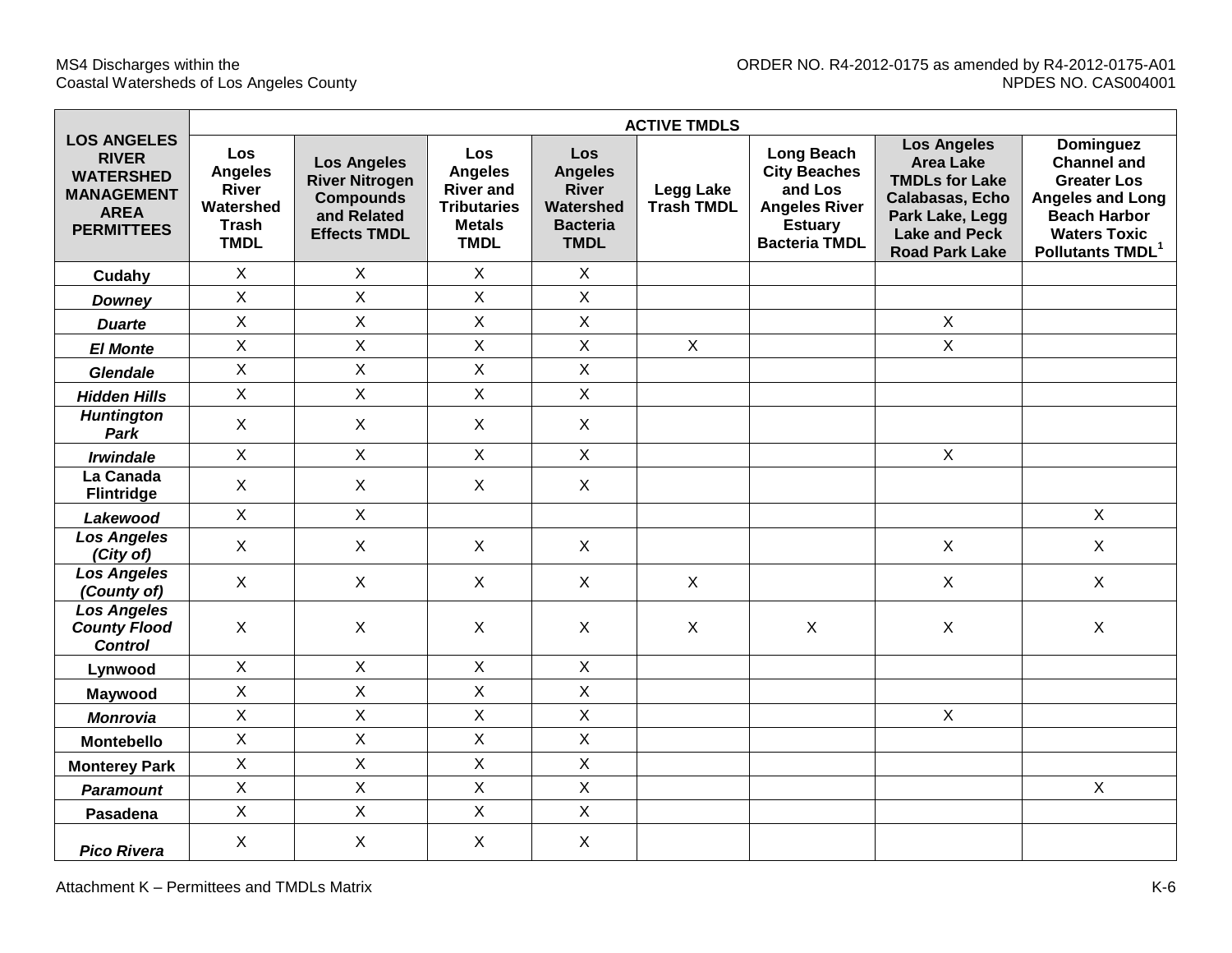|                                                                                                                 | <b>ACTIVE TMDLS</b>                                                        |                                                                                                       |                                                                                                        |                                                                                             |                                |                                                                                                                |                                                                                                                                                        |                                                                                                                                                                |  |  |
|-----------------------------------------------------------------------------------------------------------------|----------------------------------------------------------------------------|-------------------------------------------------------------------------------------------------------|--------------------------------------------------------------------------------------------------------|---------------------------------------------------------------------------------------------|--------------------------------|----------------------------------------------------------------------------------------------------------------|--------------------------------------------------------------------------------------------------------------------------------------------------------|----------------------------------------------------------------------------------------------------------------------------------------------------------------|--|--|
| <b>LOS ANGELES</b><br><b>RIVER</b><br><b>WATERSHED</b><br><b>MANAGEMENT</b><br><b>AREA</b><br><b>PERMITTEES</b> | <b>Los</b><br><b>Angeles</b><br>River<br>Watershed<br>Trash<br><b>TMDL</b> | <b>Los Angeles</b><br><b>River Nitrogen</b><br><b>Compounds</b><br>and Related<br><b>Effects TMDL</b> | <b>Los</b><br><b>Angeles</b><br><b>River and</b><br><b>Tributaries</b><br><b>Metals</b><br><b>TMDL</b> | <b>Los</b><br><b>Angeles</b><br><b>River</b><br>Watershed<br><b>Bacteria</b><br><b>TMDL</b> | Legg Lake<br><b>Trash TMDL</b> | Long Beach<br><b>City Beaches</b><br>and Los<br><b>Angeles River</b><br><b>Estuary</b><br><b>Bacteria TMDL</b> | <b>Los Angeles</b><br><b>Area Lake</b><br><b>TMDLs for Lake</b><br>Calabasas, Echo<br>Park Lake, Legg<br><b>Lake and Peck</b><br><b>Road Park Lake</b> | Dominguez<br><b>Channel and</b><br><b>Greater Los</b><br><b>Angeles and Long</b><br><b>Beach Harbor</b><br><b>Waters Toxic</b><br>Pollutants TMDL <sup>1</sup> |  |  |
| Rosemead                                                                                                        | X                                                                          | X.                                                                                                    | X                                                                                                      | X                                                                                           |                                |                                                                                                                |                                                                                                                                                        |                                                                                                                                                                |  |  |
| San Fernando                                                                                                    | X                                                                          | X                                                                                                     | X.                                                                                                     | X                                                                                           |                                |                                                                                                                |                                                                                                                                                        |                                                                                                                                                                |  |  |
| <b>San Gabriel</b>                                                                                              | X                                                                          | X                                                                                                     | X.                                                                                                     | X                                                                                           |                                |                                                                                                                |                                                                                                                                                        |                                                                                                                                                                |  |  |
| <b>San Marino</b>                                                                                               | X                                                                          | X                                                                                                     | X                                                                                                      | X                                                                                           |                                |                                                                                                                |                                                                                                                                                        |                                                                                                                                                                |  |  |
| <b>Santa Clarita</b>                                                                                            |                                                                            | Χ                                                                                                     | X.                                                                                                     | X                                                                                           |                                |                                                                                                                |                                                                                                                                                        |                                                                                                                                                                |  |  |
| Sierra Madre                                                                                                    | X                                                                          | X                                                                                                     | X.                                                                                                     | X                                                                                           |                                |                                                                                                                | X                                                                                                                                                      |                                                                                                                                                                |  |  |
| <b>Signal Hill</b>                                                                                              | X                                                                          | X                                                                                                     | X.                                                                                                     | X                                                                                           |                                | X                                                                                                              |                                                                                                                                                        | X                                                                                                                                                              |  |  |
| <b>South El Monte</b>                                                                                           | X                                                                          | X                                                                                                     | X.                                                                                                     | X                                                                                           | X                              |                                                                                                                | X                                                                                                                                                      |                                                                                                                                                                |  |  |
| <b>South Gate</b>                                                                                               | X                                                                          | X                                                                                                     | X.                                                                                                     | X                                                                                           |                                |                                                                                                                |                                                                                                                                                        |                                                                                                                                                                |  |  |
| <b>South</b><br><b>Pasadena</b>                                                                                 | X                                                                          | X                                                                                                     | X                                                                                                      | X                                                                                           |                                |                                                                                                                |                                                                                                                                                        |                                                                                                                                                                |  |  |
| <b>Temple City</b>                                                                                              | X                                                                          | X                                                                                                     | X                                                                                                      | X                                                                                           |                                |                                                                                                                |                                                                                                                                                        |                                                                                                                                                                |  |  |
| Vernon                                                                                                          | X                                                                          | X                                                                                                     | X                                                                                                      | X                                                                                           |                                |                                                                                                                |                                                                                                                                                        |                                                                                                                                                                |  |  |

<sup>1</sup> The requirements of this Order to implement the obligations of this TMDL do not apply to a Permittee to the extent that it is determined that the Permittee has been released from that obligation pursuant to the Amended Consent Decree entered in *United States v. Montrose Chemical Corp.*, Case No. 90-3122 AAH (JRx).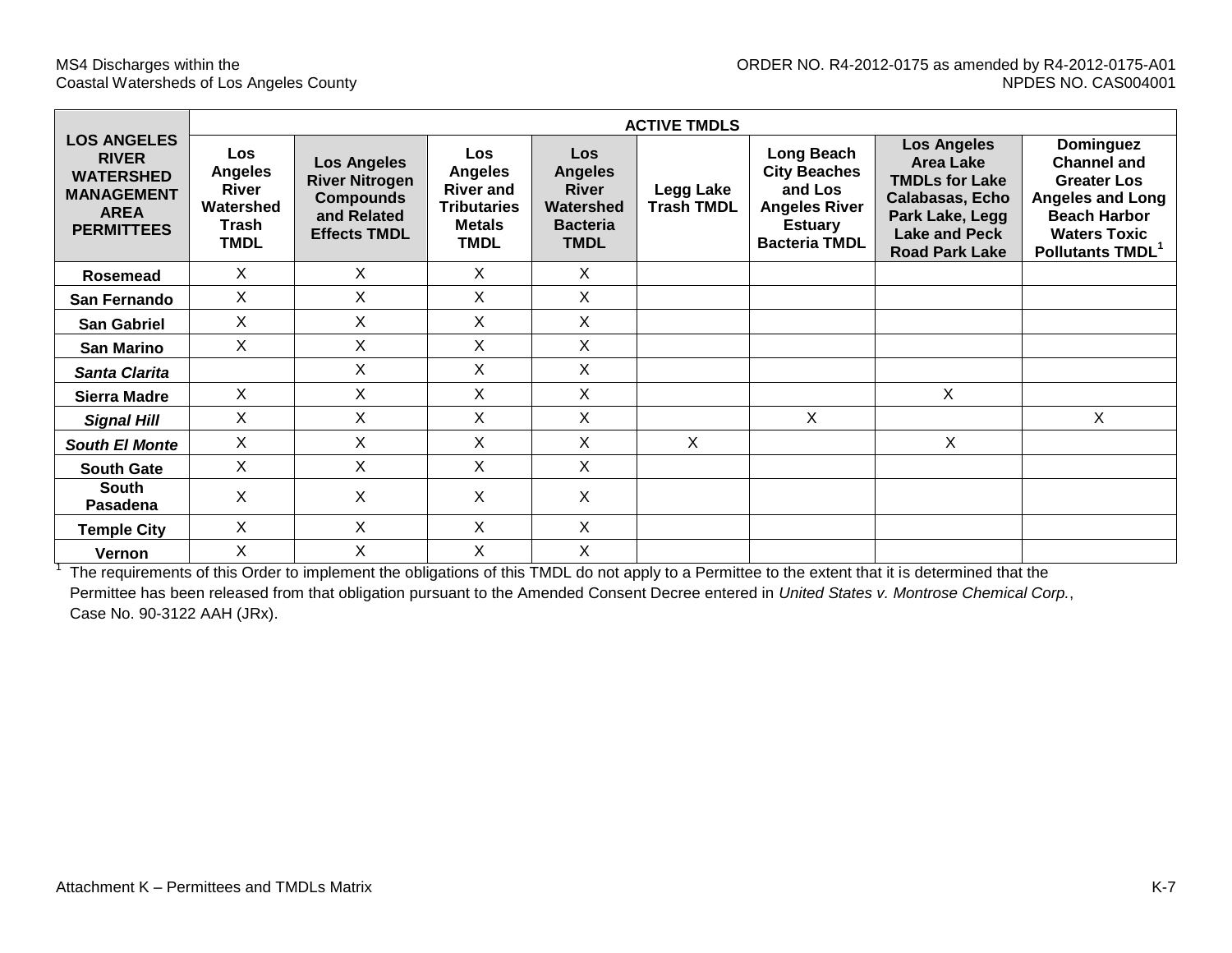## **Table K-6: San Gabriel River Watershed Management Area TMDLs**

|                                                                                             | <b>ACTIVE TMDLS</b>                                                                     |                                                                                           |                                                                                                                              |  |  |  |  |  |  |
|---------------------------------------------------------------------------------------------|-----------------------------------------------------------------------------------------|-------------------------------------------------------------------------------------------|------------------------------------------------------------------------------------------------------------------------------|--|--|--|--|--|--|
| <b>SAN GABRIEL RIVER</b><br><b>WATERSHED</b><br><b>MANAGEMENT AREA</b><br><b>PERMITTEES</b> | <b>San Gabriel River and</b><br><b>Impaired Tributaries Metals</b><br>and Selenium TMDL | Los Angeles Area Lakes TMDLs<br>for Puddingstone Reservoir, and<br>Santa Fe Dam Park Lake | <b>Dominguez Channel and Greater Los</b><br>Angeles and Long Beach Harbor<br><b>Waters Toxic Pollutants TMDL<sup>1</sup></b> |  |  |  |  |  |  |
| <b>Arcadia</b>                                                                              | $\mathsf{X}$                                                                            |                                                                                           |                                                                                                                              |  |  |  |  |  |  |
| <b>Artesia</b>                                                                              | X                                                                                       |                                                                                           |                                                                                                                              |  |  |  |  |  |  |
| Azusa                                                                                       | X                                                                                       | $\mathsf{X}$                                                                              |                                                                                                                              |  |  |  |  |  |  |
| <b>Baldwin Park</b>                                                                         | X                                                                                       |                                                                                           |                                                                                                                              |  |  |  |  |  |  |
| <b>Bellflower</b>                                                                           | X                                                                                       |                                                                                           | $\boldsymbol{X}$                                                                                                             |  |  |  |  |  |  |
| <b>Bradbury</b>                                                                             | X                                                                                       |                                                                                           |                                                                                                                              |  |  |  |  |  |  |
| <b>Cerritos</b>                                                                             | X                                                                                       |                                                                                           |                                                                                                                              |  |  |  |  |  |  |
| <b>Claremont</b>                                                                            | X                                                                                       | $\mathsf{X}$                                                                              |                                                                                                                              |  |  |  |  |  |  |
| Covina                                                                                      | X                                                                                       |                                                                                           |                                                                                                                              |  |  |  |  |  |  |
| <b>Diamond Bar</b>                                                                          | X                                                                                       |                                                                                           |                                                                                                                              |  |  |  |  |  |  |
| <b>Downey</b>                                                                               | X                                                                                       |                                                                                           |                                                                                                                              |  |  |  |  |  |  |
| <b>Duarte</b>                                                                               | $\mathsf{X}$                                                                            |                                                                                           |                                                                                                                              |  |  |  |  |  |  |
| <b>El Monte</b>                                                                             | X                                                                                       |                                                                                           |                                                                                                                              |  |  |  |  |  |  |
| Glendora                                                                                    | X                                                                                       |                                                                                           |                                                                                                                              |  |  |  |  |  |  |
| <b>Hawaiian Gardens</b>                                                                     | $\mathsf{X}$                                                                            |                                                                                           |                                                                                                                              |  |  |  |  |  |  |
| <b>Industry</b>                                                                             | X                                                                                       |                                                                                           |                                                                                                                              |  |  |  |  |  |  |
| <b>Irwindale</b>                                                                            | $\mathsf{X}$                                                                            | $\mathsf{X}$                                                                              |                                                                                                                              |  |  |  |  |  |  |
| La Habra Heights                                                                            | X                                                                                       |                                                                                           |                                                                                                                              |  |  |  |  |  |  |
| La Mirada                                                                                   | X                                                                                       |                                                                                           |                                                                                                                              |  |  |  |  |  |  |
| La Puente                                                                                   | $\mathsf{X}$                                                                            |                                                                                           |                                                                                                                              |  |  |  |  |  |  |
| La Verne                                                                                    | X                                                                                       | $\mathsf{X}$                                                                              |                                                                                                                              |  |  |  |  |  |  |
| Lakewood                                                                                    | $\mathsf{X}$                                                                            |                                                                                           | $\sf X$                                                                                                                      |  |  |  |  |  |  |
| <b>Los Angeles (County of)</b>                                                              | X                                                                                       | X                                                                                         | $\mathsf{X}$                                                                                                                 |  |  |  |  |  |  |
| <b>Los Angeles County</b><br><b>Flood Control</b>                                           | Χ                                                                                       | X                                                                                         | X                                                                                                                            |  |  |  |  |  |  |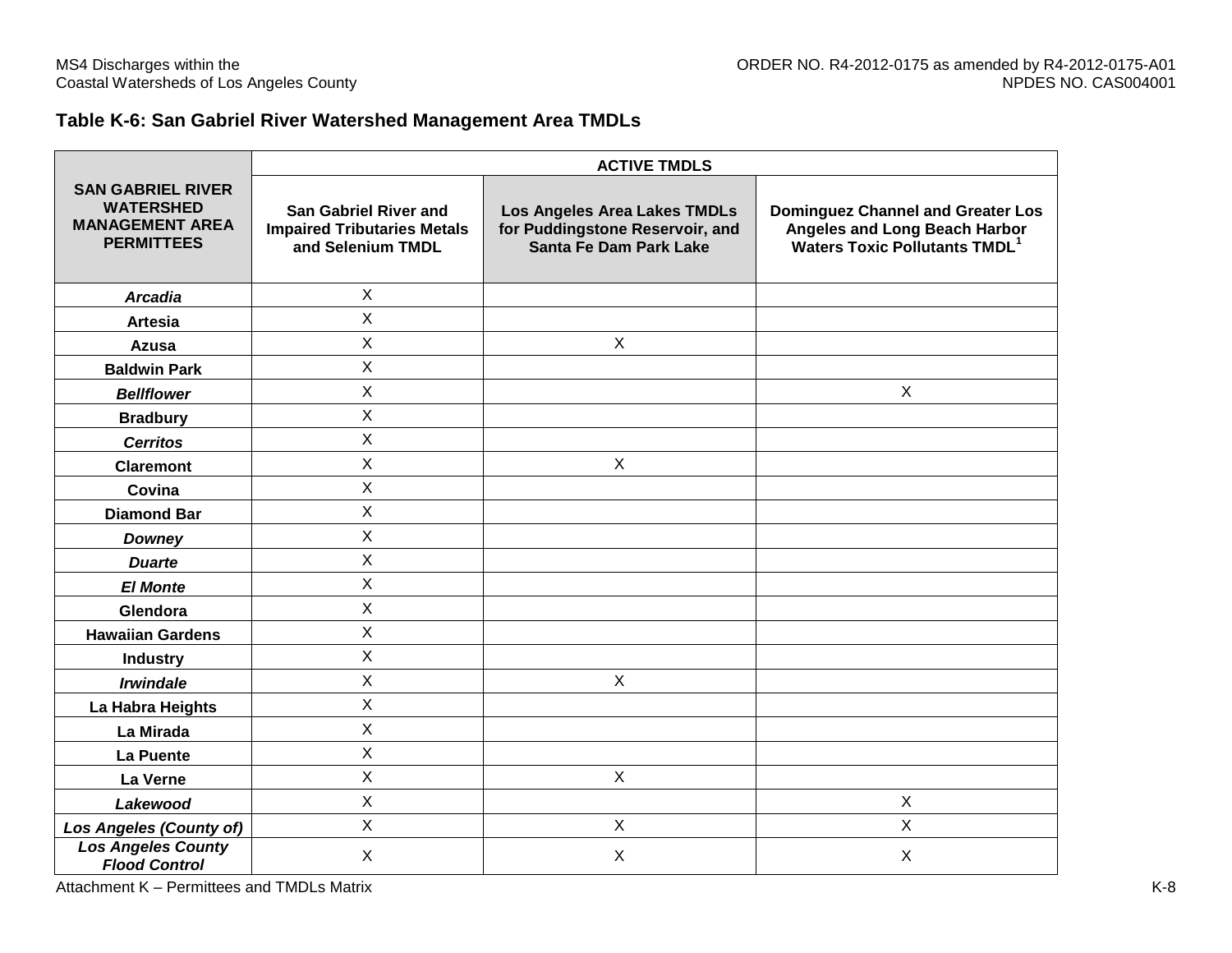|                                                                                             |                                                                                         | <b>ACTIVE TMDLS</b>                                                                       |                                                                                                                               |
|---------------------------------------------------------------------------------------------|-----------------------------------------------------------------------------------------|-------------------------------------------------------------------------------------------|-------------------------------------------------------------------------------------------------------------------------------|
| <b>SAN GABRIEL RIVER</b><br><b>WATERSHED</b><br><b>MANAGEMENT AREA</b><br><b>PERMITTEES</b> | <b>San Gabriel River and</b><br><b>Impaired Tributaries Metals</b><br>and Selenium TMDL | Los Angeles Area Lakes TMDLs<br>for Puddingstone Reservoir, and<br>Santa Fe Dam Park Lake | <b>Dominguez Channel and Greater Los</b><br>Angeles and Long Beach Harbor<br><b>Waters Toxic Pollutants TMDL</b> <sup>1</sup> |
| <b>Monrovia</b>                                                                             | X                                                                                       |                                                                                           |                                                                                                                               |
| <b>Norwalk</b>                                                                              | X                                                                                       |                                                                                           |                                                                                                                               |
| <b>Pico Rivera</b>                                                                          | X                                                                                       |                                                                                           |                                                                                                                               |
| Pomona                                                                                      | X                                                                                       | X                                                                                         |                                                                                                                               |
| <b>San Dimas</b>                                                                            | X                                                                                       | X                                                                                         |                                                                                                                               |
| <b>Santa Fe Springs</b>                                                                     | Х                                                                                       |                                                                                           |                                                                                                                               |
| <b>South El Monte</b>                                                                       | X                                                                                       |                                                                                           |                                                                                                                               |
| Walnut                                                                                      | X                                                                                       |                                                                                           |                                                                                                                               |
| <b>West Covina</b>                                                                          | X                                                                                       |                                                                                           |                                                                                                                               |
| Whittier                                                                                    | Χ                                                                                       |                                                                                           |                                                                                                                               |

 $1$  The requirements of this Order to implement the obligations of this TMDL do not apply to a Permittee to the extent that it is determined that the Permittee has been released from that obligation pursuant to the Amended Consent Decree entered in *United States v. Montrose Chemical Corp.*, Case No. 90-3122 AAH (JRx).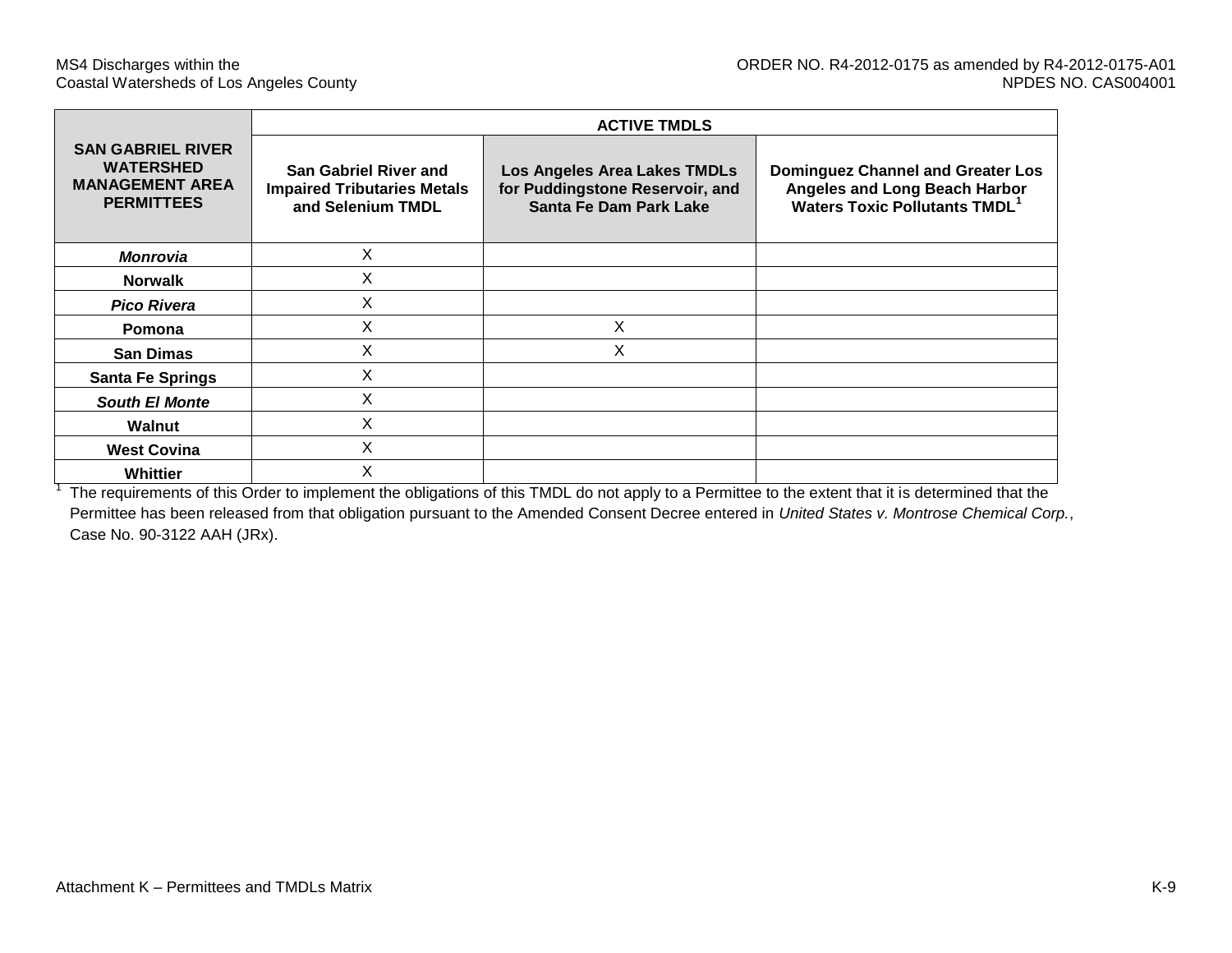#### **Table K-7: Los Cerritos Channel and Alamitos Bay Watershed Management Area TMDLs**

|                                                                                                                 | <b>ACTIVE TMDLS</b>                               |                                                                                            |                                                                                                                  |  |  |  |  |  |  |  |
|-----------------------------------------------------------------------------------------------------------------|---------------------------------------------------|--------------------------------------------------------------------------------------------|------------------------------------------------------------------------------------------------------------------|--|--|--|--|--|--|--|
| <b>LOS CERRITOS CHANNEL AND</b><br><b>ALAMITOS BAY WATERSHED</b><br><b>MANAGEMENT AREA</b><br><b>PERMITTEES</b> | <b>Los Cerritos Channel</b><br><b>Metals TMDL</b> | <b>Colorado Lagoon OC Pesticides,</b><br>PCBs, Sediment Toxicity, PAHs,<br>and Metals TMDL | <b>Dominguez Channel and Greater Los</b><br>Angeles and Long Beach Harbor Waters<br><b>Toxic Pollutants TMDL</b> |  |  |  |  |  |  |  |
| <b>Bellflower</b>                                                                                               | X                                                 |                                                                                            |                                                                                                                  |  |  |  |  |  |  |  |
| <b>Cerritos</b>                                                                                                 | X                                                 |                                                                                            |                                                                                                                  |  |  |  |  |  |  |  |
| Downey                                                                                                          | X                                                 |                                                                                            |                                                                                                                  |  |  |  |  |  |  |  |
| Lakewood                                                                                                        | X                                                 |                                                                                            | x                                                                                                                |  |  |  |  |  |  |  |
| <b>Los Angeles (County of)</b>                                                                                  | X                                                 |                                                                                            | X                                                                                                                |  |  |  |  |  |  |  |
| <b>Los Angeles County Flood</b><br><b>Control</b>                                                               | Χ                                                 | х                                                                                          | х                                                                                                                |  |  |  |  |  |  |  |
| Paramount                                                                                                       | Χ                                                 |                                                                                            | ᄉ                                                                                                                |  |  |  |  |  |  |  |
| <b>Signal Hill</b>                                                                                              | $\check{ }$                                       |                                                                                            | ⌒                                                                                                                |  |  |  |  |  |  |  |

<sup>1</sup> The requirements of this Order to implement the obligations of this TMDL do not apply to a Permittee to the extent that it is determined that the Permittee has been released from that obligation pursuant to the Amended Consent Decree entered in *United States v. Montrose Chemical Corp.*, Case No. 90-3122 AAH (JRx).

#### **Table K-8: Middle Santa Ana River Watershed Management Area TMDLs**

|                                                                                        | <b>ACTIVE TMDL</b>                                           |
|----------------------------------------------------------------------------------------|--------------------------------------------------------------|
| <b>MIDDLE SANTA ANA RIVER</b><br><b>WATERSHED MANAGEMENT</b><br><b>AREA PERMITTEES</b> | Middle Santa Ana River Watershed Bacterial Indicator<br>TMDL |
| <b>Claremont</b>                                                                       |                                                              |
| Pomona                                                                                 |                                                              |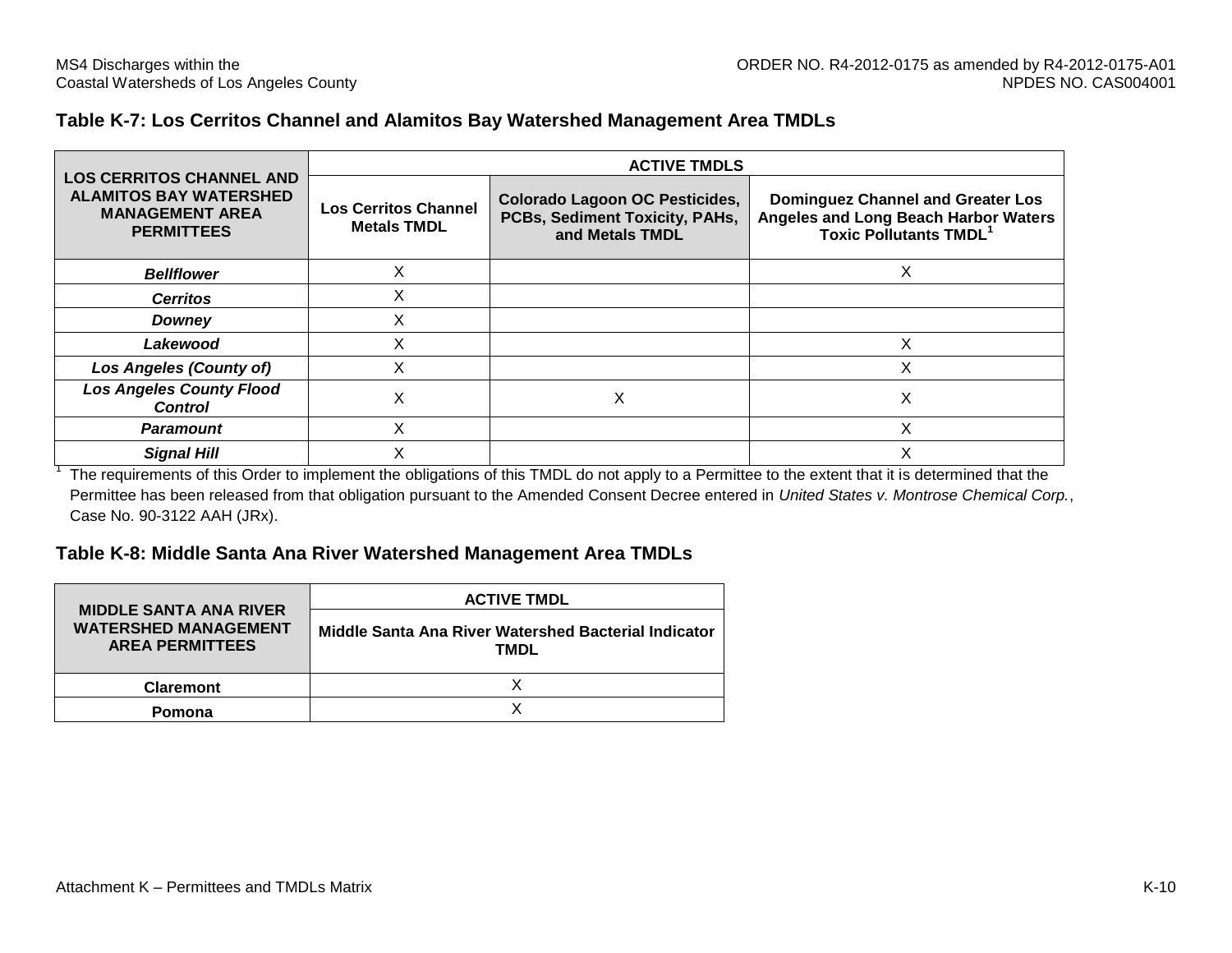## **Table K-9: Los Angeles River Watershed Management Area Metals TMDLs by Reach**

|                                                                                   |                                     |                                                                              | Los Angeles River and Tributaries Metals TMDL                      |                                                                             |                                                                  |
|-----------------------------------------------------------------------------------|-------------------------------------|------------------------------------------------------------------------------|--------------------------------------------------------------------|-----------------------------------------------------------------------------|------------------------------------------------------------------|
| <b>LOS ANGELES RIVER</b><br><b>WATERSHED MANAGEMENT</b><br><b>AREA PERMITTEES</b> | Reach 1 and<br><b>Compton Creek</b> | Reach 2, Rio Hondo,<br>Arroyo Seco, and all<br>contributing<br>subwatersheds | Reach 3,<br>Verdugo Wash,<br>and Burbank<br><b>Western Channel</b> | Reach 4, Reach 5,<br>Tujunga Wash, and all<br>contributing<br>subwatersheds | Reach 6, Bell<br>Creek, and all<br>contributing<br>subwatersheds |
| Alhambra                                                                          |                                     | X                                                                            |                                                                    |                                                                             |                                                                  |
| <b>Arcadia</b>                                                                    |                                     | X                                                                            |                                                                    |                                                                             |                                                                  |
| <b>Bell</b>                                                                       |                                     | X                                                                            |                                                                    |                                                                             |                                                                  |
| <b>Bell Gardens</b>                                                               |                                     | X                                                                            |                                                                    |                                                                             |                                                                  |
| <b>Bradbury</b>                                                                   |                                     | X                                                                            |                                                                    |                                                                             |                                                                  |
| <b>Burbank</b>                                                                    |                                     |                                                                              | X                                                                  | $\sf X$                                                                     |                                                                  |
| <b>Calabasas</b>                                                                  |                                     |                                                                              |                                                                    |                                                                             | $\boldsymbol{X}$                                                 |
| Carson                                                                            | $\mathsf{X}$                        |                                                                              |                                                                    |                                                                             |                                                                  |
| <b>Commerce</b>                                                                   |                                     | $\mathsf X$                                                                  |                                                                    |                                                                             |                                                                  |
| Compton                                                                           | $\mathsf{X}$                        | X                                                                            |                                                                    |                                                                             |                                                                  |
| Cudahy                                                                            |                                     | X                                                                            |                                                                    |                                                                             |                                                                  |
| <b>Downey</b>                                                                     |                                     | X                                                                            |                                                                    |                                                                             |                                                                  |
| <b>Duarte</b>                                                                     |                                     | $\mathsf X$                                                                  |                                                                    |                                                                             |                                                                  |
| <b>El Monte</b>                                                                   |                                     | X                                                                            |                                                                    |                                                                             |                                                                  |
| <b>Glendale</b>                                                                   |                                     | X                                                                            | $\mathsf{X}$                                                       | $\mathsf X$                                                                 |                                                                  |
| <b>Hidden Hills</b>                                                               |                                     |                                                                              |                                                                    |                                                                             | $\mathsf X$                                                      |
| <b>Huntington Park</b>                                                            | $\mathsf{X}$                        | $\mathsf X$                                                                  |                                                                    |                                                                             |                                                                  |
| <b>Irwindale</b>                                                                  |                                     | X                                                                            |                                                                    |                                                                             |                                                                  |
| La Canada Flintridge                                                              |                                     | $\sf X$                                                                      | $\mathsf X$                                                        |                                                                             |                                                                  |
| Lakewood                                                                          |                                     |                                                                              |                                                                    |                                                                             |                                                                  |
| Los Angeles (City of)                                                             | $\mathsf X$                         | $\sf X$                                                                      | $\mathsf{X}$                                                       | $\mathsf X$                                                                 | $\boldsymbol{\mathsf{X}}$                                        |
| <b>Los Angeles (County of)</b>                                                    | X                                   | X                                                                            | X                                                                  | $\sf X$                                                                     | $\boldsymbol{\mathsf{X}}$                                        |
| <b>Los Angeles County Flood</b><br><b>Control</b>                                 | $\mathsf{X}$                        | $\sf X$                                                                      | X                                                                  | $\sf X$                                                                     | $\sf X$                                                          |
| Lynwood                                                                           | X                                   | Χ                                                                            |                                                                    |                                                                             |                                                                  |
| Maywood                                                                           |                                     | X                                                                            |                                                                    |                                                                             |                                                                  |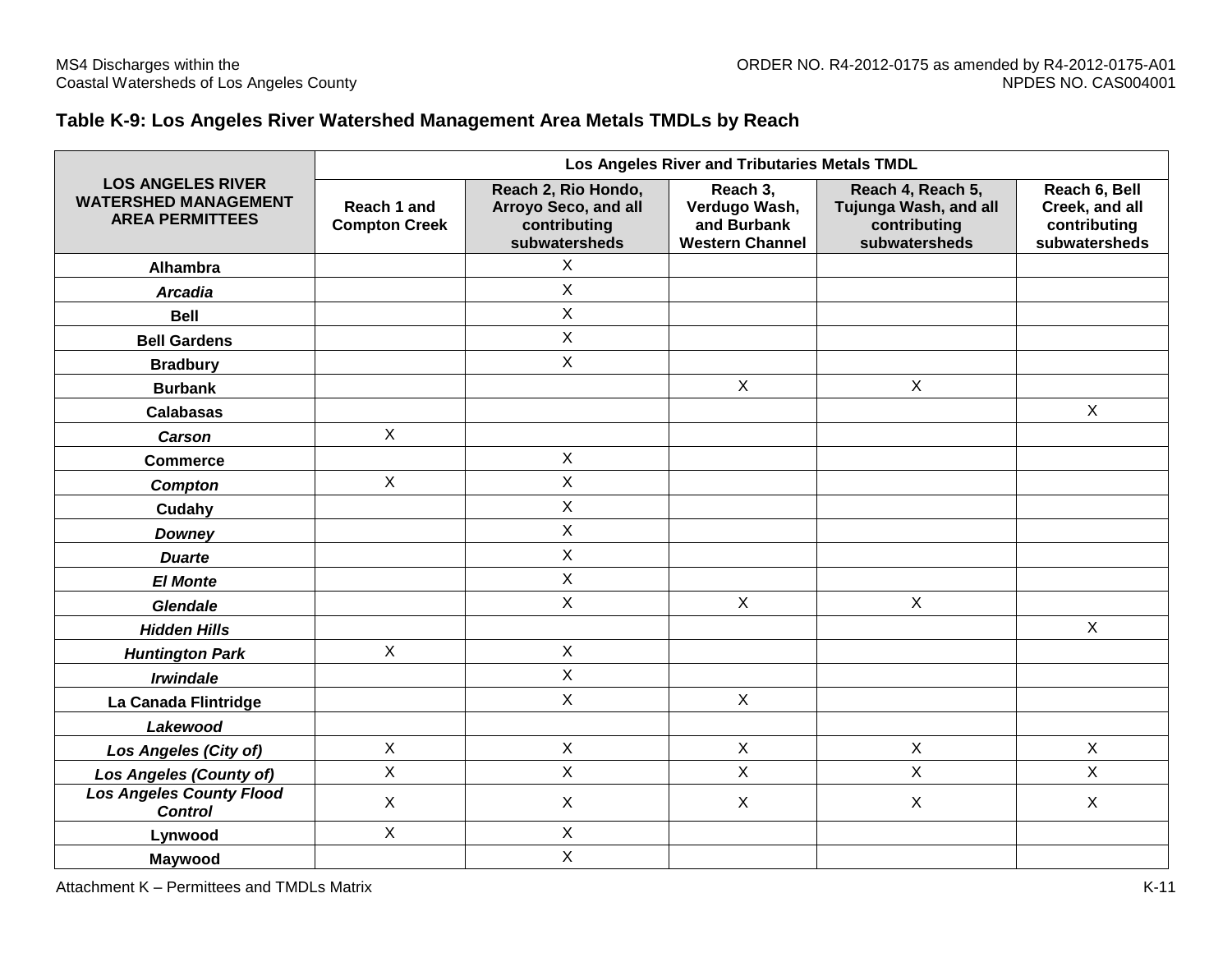|                                                                                   |                                     |                                                                              | Los Angeles River and Tributaries Metals TMDL                      |                                                                             |                                                                  |
|-----------------------------------------------------------------------------------|-------------------------------------|------------------------------------------------------------------------------|--------------------------------------------------------------------|-----------------------------------------------------------------------------|------------------------------------------------------------------|
| <b>LOS ANGELES RIVER</b><br><b>WATERSHED MANAGEMENT</b><br><b>AREA PERMITTEES</b> | Reach 1 and<br><b>Compton Creek</b> | Reach 2, Rio Hondo,<br>Arroyo Seco, and all<br>contributing<br>subwatersheds | Reach 3,<br>Verdugo Wash,<br>and Burbank<br><b>Western Channel</b> | Reach 4, Reach 5,<br>Tujunga Wash, and all<br>contributing<br>subwatersheds | Reach 6, Bell<br>Creek, and all<br>contributing<br>subwatersheds |
| <b>Monrovia</b>                                                                   |                                     | X                                                                            |                                                                    |                                                                             |                                                                  |
| Montebello                                                                        |                                     | X                                                                            |                                                                    |                                                                             |                                                                  |
| <b>Monterey Park</b>                                                              |                                     | X                                                                            |                                                                    |                                                                             |                                                                  |
| <b>Paramount</b>                                                                  |                                     | X                                                                            |                                                                    |                                                                             |                                                                  |
| Pasadena                                                                          |                                     | X                                                                            | X                                                                  |                                                                             |                                                                  |
| <b>Pico Rivera</b>                                                                |                                     | X                                                                            |                                                                    |                                                                             |                                                                  |
| Rosemead                                                                          |                                     | X                                                                            |                                                                    |                                                                             |                                                                  |
| San Fernando                                                                      |                                     |                                                                              |                                                                    | X                                                                           |                                                                  |
| <b>San Gabriel</b>                                                                |                                     | X                                                                            |                                                                    |                                                                             |                                                                  |
| <b>San Marino</b>                                                                 |                                     | X                                                                            |                                                                    |                                                                             |                                                                  |
| Santa Clarita                                                                     |                                     |                                                                              |                                                                    |                                                                             |                                                                  |
| <b>Sierra Madre</b>                                                               |                                     | X                                                                            |                                                                    |                                                                             |                                                                  |
| <b>Signal Hill</b>                                                                | X                                   |                                                                              |                                                                    |                                                                             |                                                                  |
| <b>South El Monte</b>                                                             |                                     | X                                                                            |                                                                    |                                                                             |                                                                  |
| <b>South Gate</b>                                                                 | X                                   | X                                                                            |                                                                    |                                                                             |                                                                  |
| South Pasadena                                                                    |                                     | $\mathsf{X}$                                                                 |                                                                    |                                                                             |                                                                  |
| <b>Temple City</b>                                                                |                                     | X                                                                            |                                                                    |                                                                             |                                                                  |
| Vernon                                                                            |                                     | X                                                                            |                                                                    |                                                                             |                                                                  |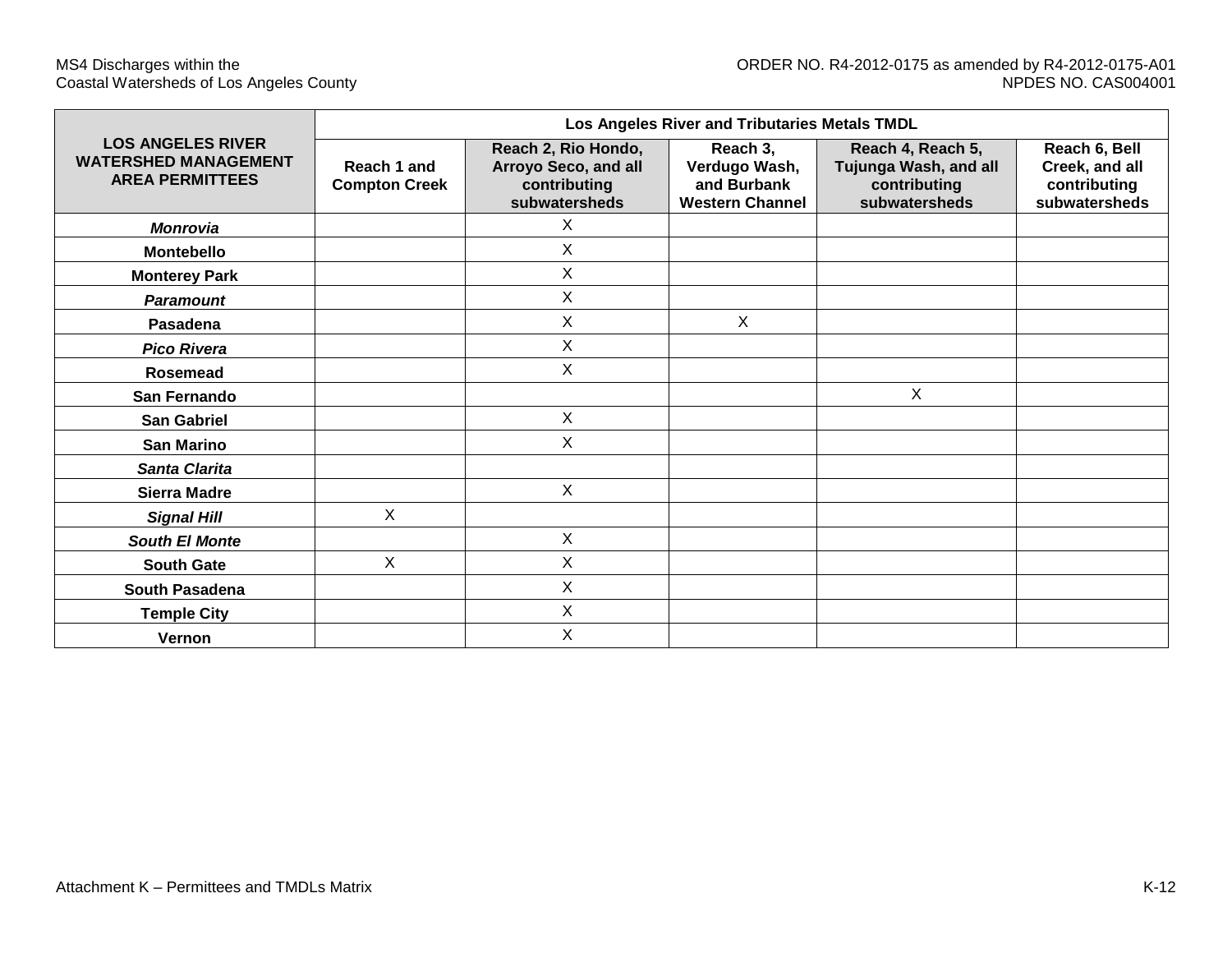## **Table K-10: Los Angeles River Watershed Management Area Bacteria TMDL by Reach**

| <b>LOS ANGELES</b>                                    |              |                |             |                                            |                           |                                | Los Angeles River Watershed Bacteria TMDL |                             |                             |                                             |                           |                                      |                                        |              |                 |                 |
|-------------------------------------------------------|--------------|----------------|-------------|--------------------------------------------|---------------------------|--------------------------------|-------------------------------------------|-----------------------------|-----------------------------|---------------------------------------------|---------------------------|--------------------------------------|----------------------------------------|--------------|-----------------|-----------------|
| <b>RIVER</b><br><b>WATERSHED</b>                      |              |                |             | <b>Los Angeles</b><br><b>River Segment</b> |                           |                                | <b>Los Angeles River Tributary</b>        |                             |                             |                                             |                           |                                      |                                        |              |                 |                 |
| <b>MANAGEMENT</b><br><b>AREA</b><br><b>PERMITTEES</b> | A            | $\mathbf B$    | $\mathbf c$ | D                                          | Е                         | <b>Aliso</b><br>Canyon<br>Wash | <b>Arroyo</b><br><b>Seco</b>              | <b>Bell</b><br><b>Creek</b> | <b>Bull</b><br><b>Creek</b> | <b>Burbank</b><br>Western<br><b>Channel</b> | Compton<br><b>Creek</b>   | <b>Dry</b><br>Canyon<br><b>Creek</b> | <b>McCoy</b><br>Canyon<br><b>Creek</b> | Rio<br>Hondo | Tujunga<br>Wash | Verdugo<br>Wash |
| <b>Alhambra</b>                                       |              | $\mathsf{X}$   |             |                                            |                           |                                |                                           |                             |                             |                                             |                           |                                      |                                        | $\mathsf{X}$ |                 |                 |
| <b>Arcadia</b>                                        |              |                |             |                                            |                           |                                |                                           |                             |                             |                                             |                           |                                      |                                        | $\mathsf{X}$ |                 |                 |
| <b>Bell</b>                                           |              | $\mathsf X$    |             |                                            |                           |                                |                                           |                             |                             |                                             |                           |                                      |                                        |              |                 |                 |
| <b>Bell Gardens</b>                                   |              | $\pmb{\times}$ |             |                                            |                           |                                |                                           |                             |                             |                                             |                           |                                      |                                        | $\mathsf{X}$ |                 |                 |
| <b>Bradbury</b>                                       |              |                |             |                                            |                           |                                |                                           |                             |                             |                                             |                           |                                      |                                        | $\mathsf{X}$ |                 |                 |
| <b>Burbank</b>                                        |              |                | X           |                                            |                           |                                |                                           |                             |                             | $\mathsf{X}$                                |                           |                                      |                                        |              |                 |                 |
| <b>Calabasas</b>                                      |              |                |             |                                            |                           |                                |                                           |                             |                             |                                             |                           | $\mathsf{X}$                         | $\sf X$                                |              |                 |                 |
| <b>Carson</b>                                         |              |                |             |                                            |                           |                                |                                           |                             |                             |                                             | $\mathsf X$               |                                      |                                        |              |                 |                 |
| <b>Commerce</b>                                       |              | $\mathsf X$    |             |                                            |                           |                                |                                           |                             |                             |                                             |                           |                                      |                                        | $\mathsf X$  |                 |                 |
| Compton                                               | X            | $\mathsf X$    |             |                                            |                           |                                |                                           |                             |                             |                                             | $\boldsymbol{\mathsf{X}}$ |                                      |                                        |              |                 |                 |
| Cudahy                                                |              | $\mathsf X$    |             |                                            |                           |                                |                                           |                             |                             |                                             |                           |                                      |                                        |              |                 |                 |
| <b>Downey</b>                                         |              | $\mathsf{X}$   |             |                                            |                           |                                |                                           |                             |                             |                                             |                           |                                      |                                        | $\mathsf{X}$ |                 |                 |
| <b>Duarte</b>                                         |              |                |             |                                            |                           |                                |                                           |                             |                             |                                             |                           |                                      |                                        | $\mathsf{X}$ |                 |                 |
| <b>El Monte</b>                                       |              |                |             |                                            |                           |                                |                                           |                             |                             |                                             |                           |                                      |                                        | $\mathsf X$  |                 |                 |
| <b>Glendale</b>                                       |              | $\mathsf X$    | X           |                                            |                           |                                | $\mathsf{X}$                              |                             |                             | $\mathsf{X}$                                |                           |                                      |                                        |              | $\sf X$         | $\mathsf{X}$    |
| <b>Hidden Hills</b>                                   |              |                |             |                                            |                           |                                |                                           | $\pmb{\times}$              |                             |                                             |                           |                                      | $\mathsf{X}$                           |              |                 |                 |
| <b>Huntington</b><br>Park                             |              | $\mathsf{X}$   |             |                                            |                           |                                |                                           |                             |                             |                                             | $\sf X$                   |                                      |                                        |              |                 |                 |
| <b>Irwindale</b>                                      |              |                |             |                                            |                           |                                |                                           |                             |                             |                                             |                           |                                      |                                        | X            |                 |                 |
| La Canada<br><b>Flintridge</b>                        |              |                | X           |                                            |                           |                                | $\mathsf{X}$                              |                             |                             |                                             |                           |                                      |                                        |              |                 | $\mathsf{X}$    |
| Lakewood                                              | $\mathsf{X}$ |                |             |                                            |                           |                                |                                           |                             |                             |                                             |                           |                                      |                                        |              |                 |                 |
| <b>Los Angeles</b><br>(City of)                       |              | $\mathsf{X}$   | X           | $\boldsymbol{\mathsf{X}}$                  | $\boldsymbol{\mathsf{X}}$ | $\sf X$                        | $\mathsf{X}$                              | X                           | $\sf X$                     | $\sf X$                                     | $\sf X$                   | $\mathsf{X}$                         | X                                      |              | $\sf X$         | $\mathsf{X}$    |
| <b>Los Angeles</b><br>(County of)                     | X            | $\pmb{\times}$ | X           |                                            | $\boldsymbol{\mathsf{X}}$ | X                              | $\mathsf{X}$                              | X                           | X                           |                                             | X                         | X                                    | X                                      | X            | X               | $\mathsf{X}$    |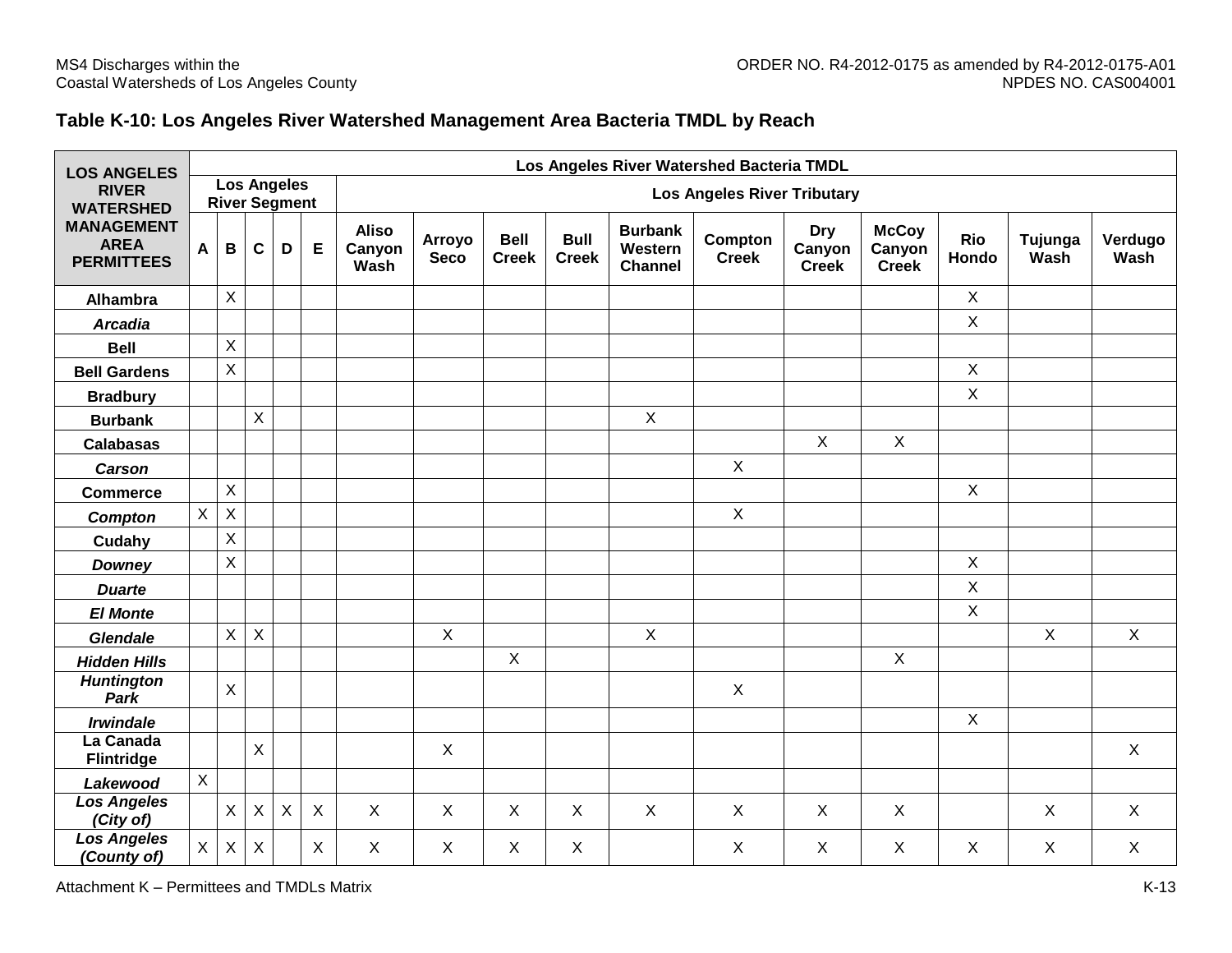| <b>LOS ANGELES</b>                                          |                |          |              |                                            |   |                                | Los Angeles River Watershed Bacteria TMDL |                             |                             |                                             |                         |                                      |                                        |                     |                 |                 |
|-------------------------------------------------------------|----------------|----------|--------------|--------------------------------------------|---|--------------------------------|-------------------------------------------|-----------------------------|-----------------------------|---------------------------------------------|-------------------------|--------------------------------------|----------------------------------------|---------------------|-----------------|-----------------|
| <b>RIVER</b><br><b>WATERSHED</b>                            |                |          |              | <b>Los Angeles</b><br><b>River Segment</b> |   |                                | <b>Los Angeles River Tributary</b>        |                             |                             |                                             |                         |                                      |                                        |                     |                 |                 |
| <b>MANAGEMENT</b><br><b>AREA</b><br><b>PERMITTEES</b>       | A              | B        | $\mathbf{C}$ | D                                          | E | <b>Aliso</b><br>Canyon<br>Wash | Arroyo<br><b>Seco</b>                     | <b>Bell</b><br><b>Creek</b> | <b>Bull</b><br><b>Creek</b> | <b>Burbank</b><br>Western<br><b>Channel</b> | Compton<br><b>Creek</b> | <b>Dry</b><br>Canyon<br><b>Creek</b> | <b>McCoy</b><br>Canyon<br><b>Creek</b> | <b>Rio</b><br>Hondo | Tujunga<br>Wash | Verdugo<br>Wash |
| <b>Los Angeles</b><br><b>County Flood</b><br><b>Control</b> | $\mathsf X$    | X        | $\mathsf{X}$ | X                                          | X | $\mathsf{X}$                   | X                                         | $\sf X$                     | $\sf X$                     | $\mathsf{X}$                                | $\sf X$                 | X                                    | $\mathsf{X}$                           | X                   | X               | X               |
| Lynwood                                                     | $\mathsf{X}$   | X        |              |                                            |   |                                |                                           |                             |                             |                                             | $\mathsf{X}$            |                                      |                                        |                     |                 |                 |
| Maywood                                                     |                | $\sf X$  |              |                                            |   |                                |                                           |                             |                             |                                             |                         |                                      |                                        |                     |                 |                 |
| <b>Monrovia</b>                                             |                |          |              |                                            |   |                                |                                           |                             |                             |                                             |                         |                                      |                                        | $\mathsf{X}$        |                 |                 |
| <b>Montebello</b>                                           |                | X        |              |                                            |   |                                |                                           |                             |                             |                                             |                         |                                      |                                        | $\mathsf{X}$        |                 |                 |
| <b>Monterey Park</b>                                        |                | X        |              |                                            |   |                                |                                           |                             |                             |                                             |                         |                                      |                                        | $\mathsf{X}$        |                 |                 |
| <b>Paramount</b>                                            | $\mathsf{X}$   | $\sf X$  |              |                                            |   |                                |                                           |                             |                             |                                             |                         |                                      |                                        |                     |                 |                 |
| Pasadena                                                    |                | X        | $\mathsf{X}$ |                                            |   |                                | $\mathsf{X}$                              |                             |                             |                                             |                         |                                      |                                        | X                   |                 | $\mathsf{X}$    |
| <b>Pico Rivera</b>                                          |                |          |              |                                            |   |                                |                                           |                             |                             |                                             |                         |                                      |                                        | $\pmb{\times}$      |                 |                 |
| <b>Rosemead</b>                                             |                |          |              |                                            |   |                                |                                           |                             |                             |                                             |                         |                                      |                                        | $\mathsf{X}$        |                 |                 |
| San Fernando                                                |                |          |              |                                            |   |                                |                                           |                             |                             |                                             |                         |                                      |                                        |                     | $\sf X$         |                 |
| <b>San Gabriel</b>                                          |                |          |              |                                            |   |                                |                                           |                             |                             |                                             |                         |                                      |                                        | X                   |                 |                 |
| <b>San Marino</b>                                           |                |          |              |                                            |   |                                |                                           |                             |                             |                                             |                         |                                      |                                        | $\mathsf{X}$        |                 |                 |
| Santa Clarita                                               |                |          |              |                                            |   |                                |                                           |                             | $\mathsf{X}$                |                                             |                         |                                      |                                        |                     |                 |                 |
| <b>Sierra Madre</b>                                         |                |          |              |                                            |   |                                |                                           |                             |                             |                                             |                         |                                      |                                        | $\mathsf{X}$        |                 |                 |
| <b>Signal Hill</b>                                          | $\overline{X}$ |          |              |                                            |   |                                |                                           |                             |                             |                                             |                         |                                      |                                        |                     |                 |                 |
| <b>South El Monte</b>                                       |                |          |              |                                            |   |                                |                                           |                             |                             |                                             |                         |                                      |                                        | X                   |                 |                 |
| <b>South Gate</b>                                           |                | X        |              |                                            |   |                                |                                           |                             |                             |                                             | $\mathsf X$             |                                      |                                        | $\mathsf X$         |                 |                 |
| <b>South</b><br>Pasadena                                    |                | $\times$ |              |                                            |   |                                | $\sf X$                                   |                             |                             |                                             |                         |                                      |                                        | X                   |                 |                 |
| <b>Temple City</b>                                          |                |          |              |                                            |   |                                |                                           |                             |                             |                                             |                         |                                      |                                        | $\mathsf{X}$        |                 |                 |
| Vernon                                                      |                | X        |              |                                            |   |                                |                                           |                             |                             |                                             |                         |                                      |                                        |                     |                 |                 |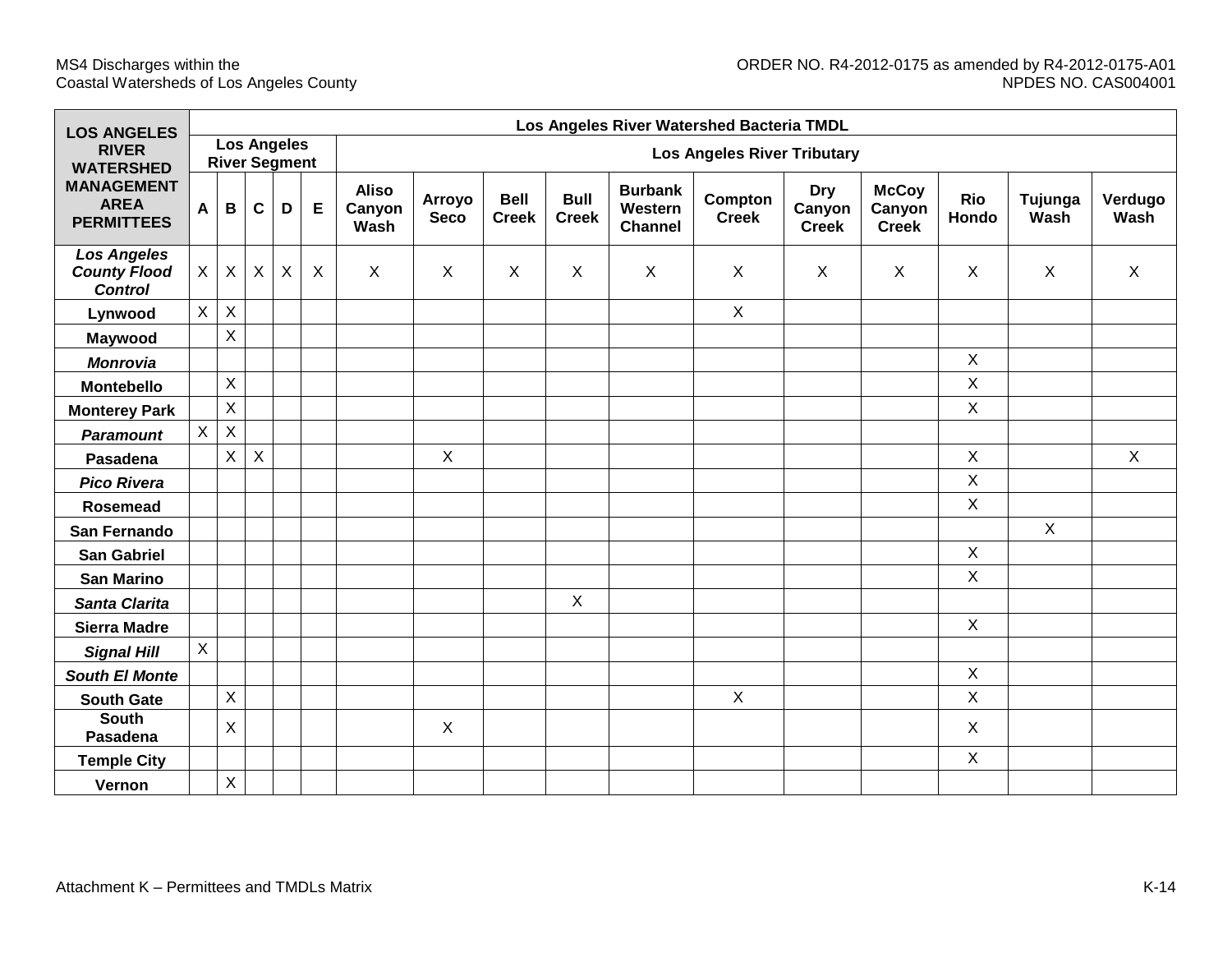## **Table K-11: Santa Monica Bay Watershed Management Area Bacteria TMDL by Reach**

| <b>SANTA MONICA</b>                                                                     | Santa Monica Bay Beaches Bacteria TMDL (Wet and Dry Weather) |                                |                                |                                |                                |                                |                                |                                |                                |  |  |  |
|-----------------------------------------------------------------------------------------|--------------------------------------------------------------|--------------------------------|--------------------------------|--------------------------------|--------------------------------|--------------------------------|--------------------------------|--------------------------------|--------------------------------|--|--|--|
| <b>BAY</b><br><b>WATERSHED</b><br><b>MANAGEMENT</b><br><b>AREA</b><br><b>PERMITTEES</b> | <b>Jurisdiction</b><br>Group 1                               | <b>Jurisdiction</b><br>Group 2 | <b>Jurisdiction</b><br>Group 3 | <b>Jurisdiction</b><br>Group 4 | <b>Jurisdiction</b><br>Group 5 | <b>Jurisdiction</b><br>Group 6 | <b>Jurisdiction</b><br>Group 7 | <b>Jurisdiction</b><br>Group 8 | <b>Jurisdiction</b><br>Group 9 |  |  |  |
| <b>Agoura Hills</b>                                                                     |                                                              |                                |                                |                                |                                |                                |                                |                                | $\mathsf{X}$                   |  |  |  |
| <b>Beverly Hills</b>                                                                    |                                                              |                                |                                |                                |                                |                                |                                | $\mathsf{X}$                   |                                |  |  |  |
| <b>Calabasas</b>                                                                        | $\mathsf{X}$                                                 |                                |                                |                                |                                |                                |                                |                                | $\mathsf{X}$                   |  |  |  |
| <b>Culver City</b>                                                                      |                                                              |                                |                                |                                |                                |                                |                                | $\mathsf{X}$                   |                                |  |  |  |
| El Segundo                                                                              |                                                              | $\mathsf{X}$                   |                                |                                | $\pmb{\times}$                 |                                |                                |                                |                                |  |  |  |
| <b>Hermosa Beach</b>                                                                    |                                                              |                                |                                |                                | $\mathsf X$                    | $\mathsf{X}$                   |                                |                                |                                |  |  |  |
| <b>Hidden Hills</b>                                                                     |                                                              |                                |                                |                                |                                |                                |                                |                                | $\mathsf{X}$                   |  |  |  |
| Inglewood                                                                               |                                                              |                                |                                |                                |                                |                                |                                | $\mathsf{X}$                   |                                |  |  |  |
| <b>Los Angeles</b><br>(City of)                                                         | $\mathsf{X}$                                                 | $\mathsf{X}$                   | $\mathsf{X}$                   |                                |                                |                                | $\mathsf{X}$                   | $\sf X$                        |                                |  |  |  |
| <b>Los Angeles</b><br>(County of)                                                       | $\mathsf{X}$                                                 | $\mathsf{X}$                   |                                | $\mathsf{X}$                   | $\sf X$                        | $\mathsf{X}$                   | $\mathsf{X}$                   | $\mathsf{X}$                   | $\mathsf{X}$                   |  |  |  |
| <b>Los Angeles</b><br><b>County Flood</b><br><b>Control</b>                             | $\mathsf{X}$                                                 | $\pmb{\times}$                 | $\mathsf{X}$                   | X                              | X                              | X                              | X                              | $\sf X$                        | $\mathsf{X}$                   |  |  |  |
| <b>Malibu</b>                                                                           | $\mathsf{X}$                                                 |                                |                                | $\pmb{\times}$                 |                                |                                |                                |                                | $\mathsf{X}$                   |  |  |  |
| <b>Manhattan Beach</b>                                                                  |                                                              |                                |                                |                                | $\mathsf{X}$                   | $\mathsf{X}$                   |                                |                                |                                |  |  |  |
| <b>Palos Verdes</b><br><b>Estates</b>                                                   |                                                              |                                |                                |                                |                                |                                | $\sf X$                        |                                |                                |  |  |  |
| <b>Rancho Palos</b><br><b>Verdes</b>                                                    |                                                              |                                |                                |                                |                                |                                | $\sf X$                        |                                |                                |  |  |  |
| <b>Redondo Beach</b>                                                                    |                                                              |                                |                                |                                |                                | $\mathsf{X}$                   |                                |                                |                                |  |  |  |
| <b>Rolling Hills</b>                                                                    |                                                              |                                |                                |                                |                                |                                | $\mathsf{X}$                   |                                |                                |  |  |  |
| <b>Rolling Hills</b><br><b>Estates</b>                                                  |                                                              |                                |                                |                                |                                |                                | $\mathsf{X}$                   |                                |                                |  |  |  |
| <b>Santa Monica</b>                                                                     |                                                              | $\mathsf{X}$                   | $\mathsf{X}$                   |                                |                                |                                |                                | $\mathsf{X}$                   |                                |  |  |  |
| <b>Torrance</b>                                                                         |                                                              |                                |                                |                                |                                | $\mathsf{X}$                   |                                |                                |                                |  |  |  |
| <b>West Hollywood</b>                                                                   |                                                              |                                |                                |                                |                                |                                |                                | $\mathsf X$                    |                                |  |  |  |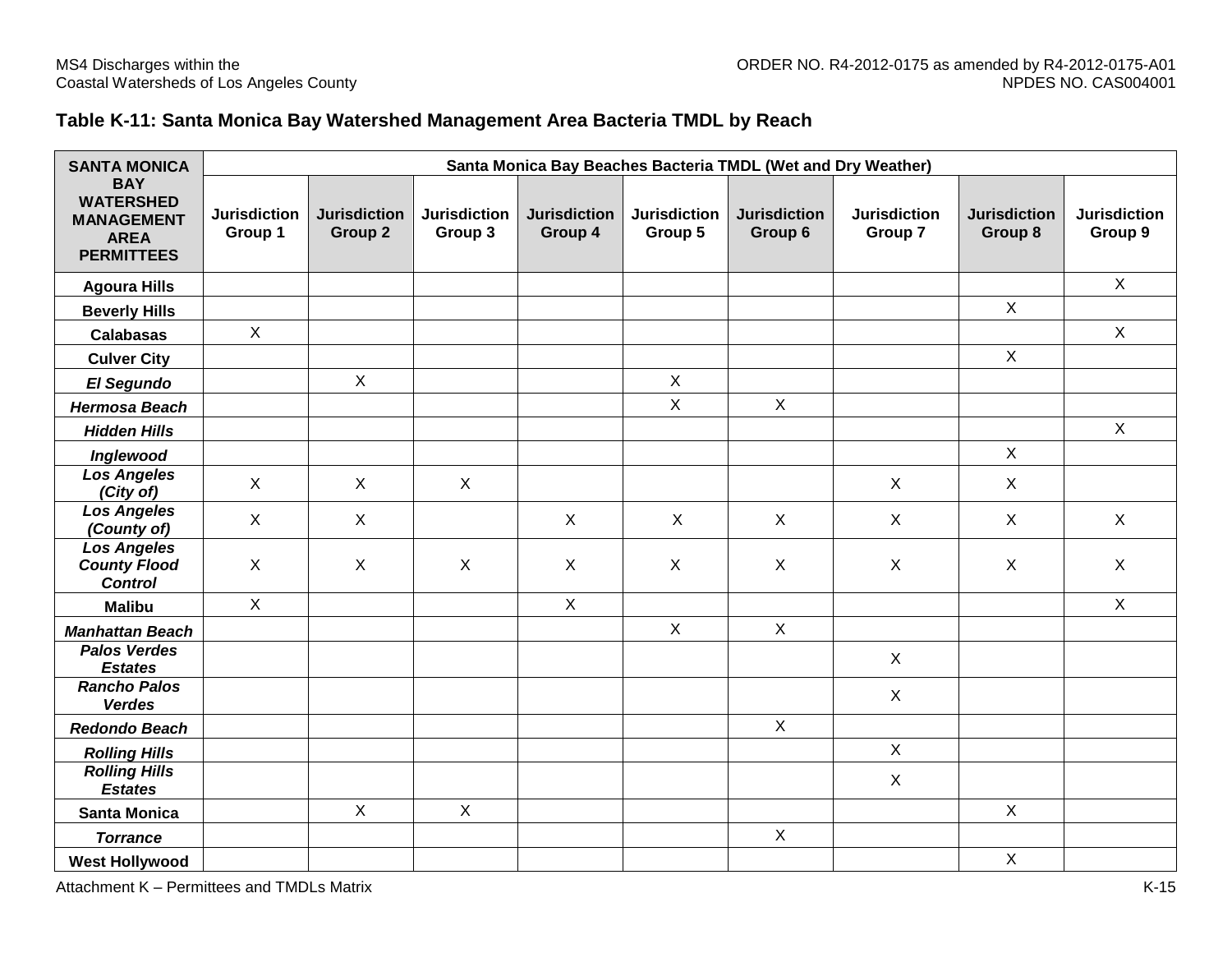| <b>SANTA MONICA</b>                                                                     |                                | Santa Monica Bay Beaches Bacteria TMDL (Wet and Dry Weather) |                                |                                |                                |                                |                                |                                |                                |  |  |  |  |  |
|-----------------------------------------------------------------------------------------|--------------------------------|--------------------------------------------------------------|--------------------------------|--------------------------------|--------------------------------|--------------------------------|--------------------------------|--------------------------------|--------------------------------|--|--|--|--|--|
| <b>BAY</b><br><b>WATERSHED</b><br><b>MANAGEMENT</b><br><b>AREA</b><br><b>PERMITTEES</b> | <b>Jurisdiction</b><br>Group 1 | <b>Jurisdiction</b><br>Group 2                               | <b>Jurisdiction</b><br>Group 3 | <b>Jurisdiction</b><br>Group 4 | <b>Jurisdiction</b><br>Group 5 | <b>Jurisdiction</b><br>Group 6 | <b>Jurisdiction</b><br>Group 7 | <b>Jurisdiction</b><br>Group 8 | <b>Jurisdiction</b><br>Group 9 |  |  |  |  |  |
| <b>Westlake Village</b>                                                                 |                                |                                                              |                                |                                |                                |                                |                                |                                |                                |  |  |  |  |  |

#### **Table K-12: San Gabriel River Watershed Management Area Metals TMDLs by Reach**

| <b>SAN GABRIEL RIVER</b><br><b>WATERSHED</b> | San Gabriel River and Impaired Tributaries Metals and Selenium TMDL |                                 |                        |                                            |                                     |                                            |                                            |                                            |  |  |  |  |
|----------------------------------------------|---------------------------------------------------------------------|---------------------------------|------------------------|--------------------------------------------|-------------------------------------|--------------------------------------------|--------------------------------------------|--------------------------------------------|--|--|--|--|
| <b>MANAGEMENT AREA</b><br><b>PERMITTEES</b>  | <b>Walnut</b><br><b>Creek</b>                                       | <b>San Jose</b><br><b>Creek</b> | Coyote<br><b>Creek</b> | <b>San Gabriel</b><br><b>River Reach 1</b> | San Gabriel<br><b>River Reach 2</b> | <b>San Gabriel</b><br><b>River Reach 3</b> | <b>San Gabriel</b><br><b>River Reach 4</b> | <b>San Gabriel</b><br><b>River Reach 5</b> |  |  |  |  |
| <b>Arcadia</b>                               |                                                                     |                                 |                        |                                            |                                     |                                            | $\mathsf{X}$                               |                                            |  |  |  |  |
| <b>Artesia</b>                               |                                                                     |                                 | $\mathsf{X}$           | $\mathsf{X}$                               |                                     |                                            |                                            |                                            |  |  |  |  |
| Azusa                                        | $\mathsf{X}$                                                        |                                 |                        |                                            |                                     |                                            |                                            | X                                          |  |  |  |  |
| <b>Baldwin Park</b>                          | $\mathsf{X}$                                                        |                                 |                        |                                            |                                     | $\mathsf{X}$                               | $\mathsf{X}$                               |                                            |  |  |  |  |
| <b>Bellflower</b>                            |                                                                     |                                 |                        | $\mathsf{X}$                               |                                     |                                            |                                            |                                            |  |  |  |  |
| <b>Bradbury</b>                              |                                                                     |                                 |                        |                                            |                                     |                                            |                                            |                                            |  |  |  |  |
| <b>Cerritos</b>                              |                                                                     |                                 | $\mathsf{X}$           | $\mathsf{X}$                               |                                     |                                            |                                            |                                            |  |  |  |  |
| <b>Claremont</b>                             | X                                                                   | $\mathsf{X}$                    |                        |                                            |                                     |                                            |                                            |                                            |  |  |  |  |
| Covina                                       | $\mathsf{X}$                                                        |                                 |                        |                                            |                                     |                                            |                                            |                                            |  |  |  |  |
| <b>Diamond Bar</b>                           |                                                                     | X                               | $\mathsf{X}$           |                                            |                                     |                                            |                                            |                                            |  |  |  |  |
| Downey                                       |                                                                     |                                 |                        | X                                          | $\mathsf{X}$                        |                                            |                                            |                                            |  |  |  |  |
| <b>Duarte</b>                                |                                                                     |                                 |                        |                                            |                                     |                                            |                                            | $\mathsf{X}$                               |  |  |  |  |
| <b>El Monte</b>                              |                                                                     |                                 |                        |                                            |                                     | $\mathsf{X}$                               | $\mathsf{X}$                               |                                            |  |  |  |  |
| Glendora                                     | $\mathsf{X}$                                                        |                                 |                        |                                            |                                     |                                            |                                            | $\mathsf{X}$                               |  |  |  |  |
| <b>Hawaiian Gardens</b>                      |                                                                     |                                 | X                      |                                            |                                     |                                            |                                            |                                            |  |  |  |  |
| <b>Industry</b>                              | $\sf X$                                                             | $\mathsf{X}$                    |                        |                                            | $\sf X$                             | X                                          |                                            |                                            |  |  |  |  |
| <b>Irwindale</b>                             | $\pmb{\times}$                                                      |                                 |                        |                                            |                                     | $\mathsf{X}$                               | $\mathsf{X}$                               | $\mathsf{X}$                               |  |  |  |  |
| La Habra Heights                             |                                                                     | X                               | X                      |                                            |                                     |                                            |                                            |                                            |  |  |  |  |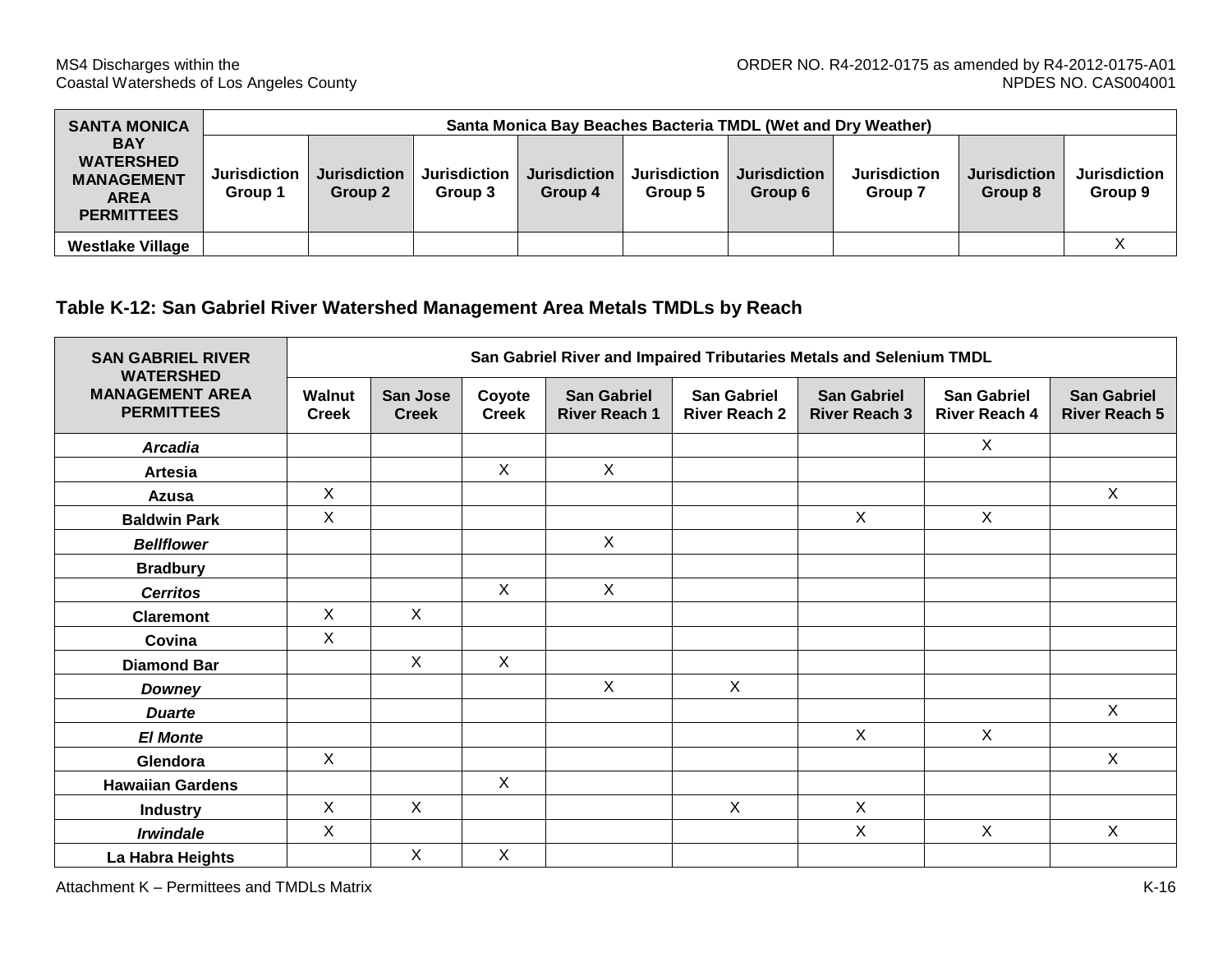| <b>SAN GABRIEL RIVER</b><br><b>WATERSHED</b>      | San Gabriel River and Impaired Tributaries Metals and Selenium TMDL |                                 |                        |                                            |                                            |                                            |                                            |                                            |  |  |  |  |  |
|---------------------------------------------------|---------------------------------------------------------------------|---------------------------------|------------------------|--------------------------------------------|--------------------------------------------|--------------------------------------------|--------------------------------------------|--------------------------------------------|--|--|--|--|--|
| <b>MANAGEMENT AREA</b><br><b>PERMITTEES</b>       | <b>Walnut</b><br><b>Creek</b>                                       | <b>San Jose</b><br><b>Creek</b> | Coyote<br><b>Creek</b> | <b>San Gabriel</b><br><b>River Reach 1</b> | <b>San Gabriel</b><br><b>River Reach 2</b> | <b>San Gabriel</b><br><b>River Reach 3</b> | <b>San Gabriel</b><br><b>River Reach 4</b> | <b>San Gabriel</b><br><b>River Reach 5</b> |  |  |  |  |  |
| La Mirada                                         |                                                                     |                                 | X                      |                                            |                                            |                                            |                                            |                                            |  |  |  |  |  |
| La Puente                                         | X                                                                   | X                               |                        |                                            |                                            | X                                          |                                            |                                            |  |  |  |  |  |
| La Verne                                          | X                                                                   | X                               |                        |                                            |                                            |                                            |                                            |                                            |  |  |  |  |  |
| Lakewood                                          |                                                                     |                                 | X                      | $\mathsf{X}$                               |                                            |                                            |                                            |                                            |  |  |  |  |  |
| <b>Los Angeles (County of)</b>                    | X                                                                   | X                               | X                      |                                            | $\sf X$                                    | X                                          |                                            | $\sf X$                                    |  |  |  |  |  |
| <b>Los Angeles County Flood</b><br><b>Control</b> | X                                                                   | X                               | X                      | $\mathsf{X}$                               | X                                          | $\mathsf{X}$                               | X                                          | X                                          |  |  |  |  |  |
| <b>Monrovia</b>                                   |                                                                     |                                 |                        |                                            |                                            |                                            |                                            | $\sf X$                                    |  |  |  |  |  |
| <b>Norwalk</b>                                    |                                                                     |                                 | $\mathsf{X}$           | $\mathsf{X}$                               |                                            |                                            |                                            |                                            |  |  |  |  |  |
| <b>Pico Rivera</b>                                |                                                                     |                                 |                        |                                            | $\sf X$                                    | $\mathsf{X}$                               |                                            |                                            |  |  |  |  |  |
| Pomona                                            | X                                                                   | $\sf X$                         |                        |                                            |                                            |                                            |                                            |                                            |  |  |  |  |  |
| <b>San Dimas</b>                                  | X                                                                   | X                               |                        |                                            |                                            |                                            |                                            |                                            |  |  |  |  |  |
| <b>Santa Fe Springs</b>                           |                                                                     |                                 | X                      | X                                          | $\sf X$                                    |                                            |                                            |                                            |  |  |  |  |  |
| <b>South El Monte</b>                             |                                                                     |                                 |                        |                                            |                                            | X                                          |                                            |                                            |  |  |  |  |  |
| Walnut                                            | $\mathsf{X}$                                                        | $\pmb{\times}$                  |                        |                                            |                                            |                                            |                                            |                                            |  |  |  |  |  |
| <b>West Covina</b>                                | $\mathsf{X}$                                                        | X                               |                        |                                            |                                            |                                            |                                            |                                            |  |  |  |  |  |
| <b>Whittier</b>                                   |                                                                     | X                               | $\mathsf{X}$           |                                            | X                                          | X                                          |                                            |                                            |  |  |  |  |  |